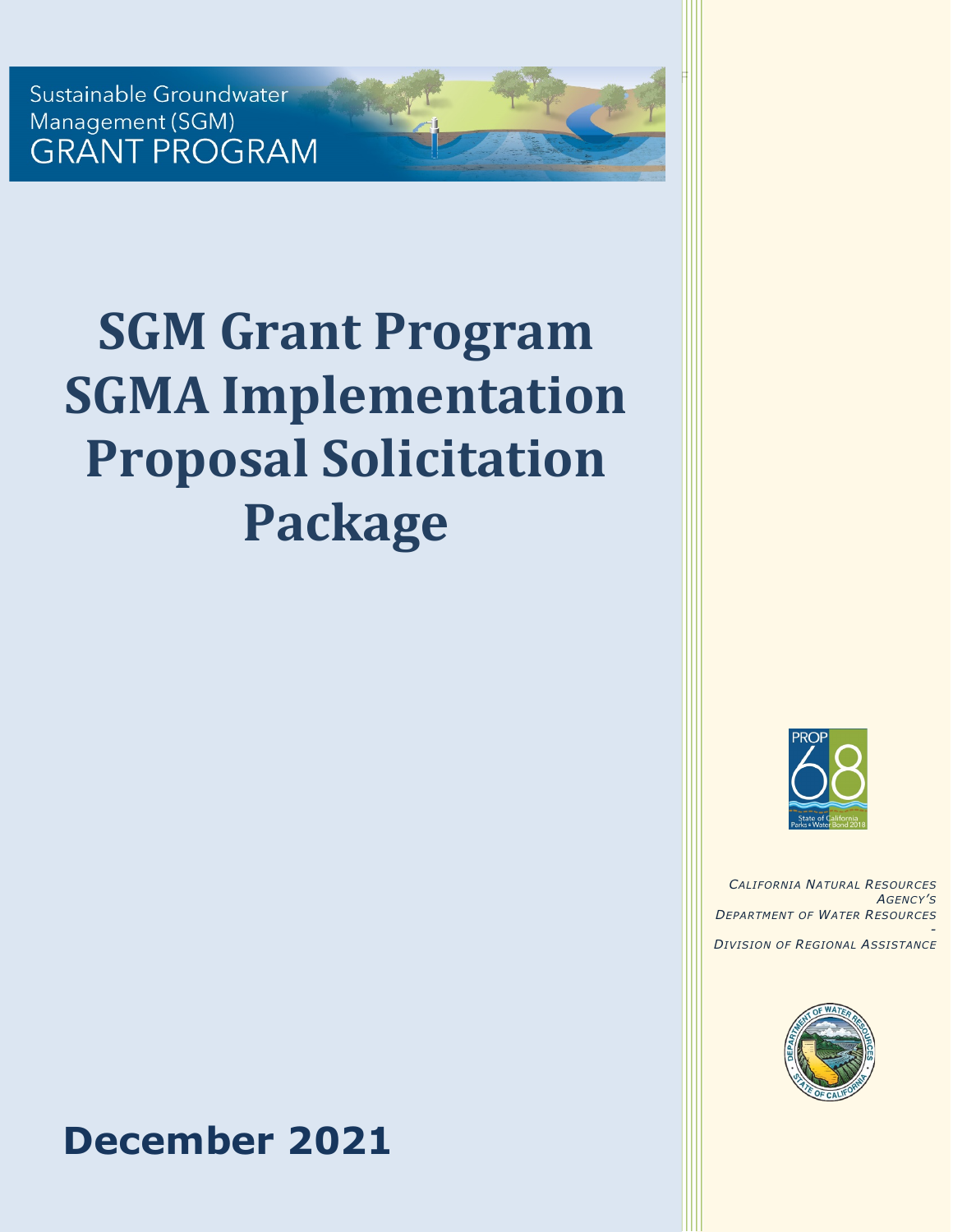*This page is left blank intentionally*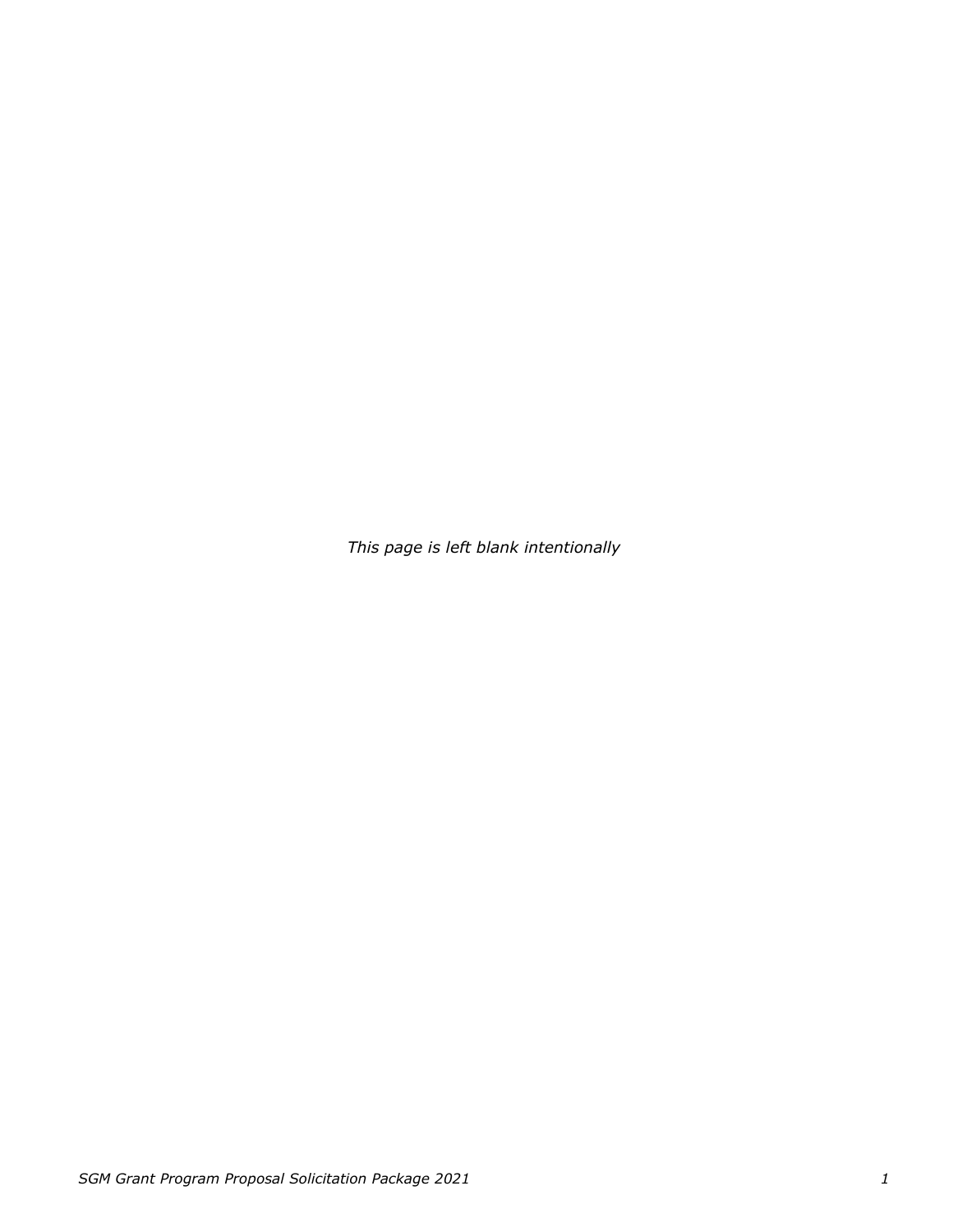# **FOREWORD**

The California Department of Water Resources (DWR) is administering the Sustainable Groundwater Management (SGM) Grant Program Sustainable Groundwater Management Act (SGMA) Implementation funding solicitation using funds authorized by the California Budget Act of 2021 (Stats. 2021, ch. 240, § 80) and the California Drought, Water, Parks, Climate, Coastal Protection, and Outdoor Access For All Act of 2018 (Proposition 68). This document is the Proposal Solicitation Package (PSP) for activities/tasks related to SGMA implementation, which includes, but are not limited to:

- Revisions, updates, and/or modifications of a Groundwater Sustainability Plans (GSPs);
- Revisions, updates, and/or modifications of an Alternative to a GSP (Alternative); and/or
- Capital improvement activities as listed within a GSP or Alternative to a GSP.

This document is not a standalone document and the applicant will need to refer to the 2021 SGM Grant Program 2021 Guidelines (2021 Guidelines) for additional information. **Potential applicants are highly encouraged to read the 2021 Guidelines, PSP, and Agreement template prior to deciding to submit an application.** The 2021 Guidelines and the Agreement template can be found at the following link: [www.water.ca.gov/sgmgrants.](http://www.water.ca.gov/sgmgrants)

A glossary of terms used throughout this PSP are available in Appendix B (Definitions) of the 2021 Guidelines.

#### *GRANT PROGRAM WEBSITE AND OTHER USEFUL LINKS*

This document, as well as other pertinent information about the SGM Grant Program, can be found at the following link: [www.water.ca.gov/sgmgrants.](http://www.water.ca.gov/sgmgrants)

Other useful links are identified below.

Sustainable Groundwater Management Act (SGMA): [https://leginfo.legislature.ca.gov/faces/codes\\_displayexpandedbranch.xhtml?tocCode=WAT&division=](https://leginfo.legislature.ca.gov/faces/codes_displayexpandedbranch.xhtml?tocCode=WAT&division=6.&title=&part=2.74.&chapter=&article=) [6.&title=&part=2.74.&chapter=&article=](https://leginfo.legislature.ca.gov/faces/codes_displayexpandedbranch.xhtml?tocCode=WAT&division=6.&title=&part=2.74.&chapter=&article=)

GSP Regulations:

[https://govt.westlaw.com/calregs/Browse/Home/California/CaliforniaCodeofRegulations?guid=I74F39D](https://govt.westlaw.com/calregs/Browse/Home/California/CaliforniaCodeofRegulations?guid=I74F39D13C76F497DB40E93C75FC716AA&originationContext=documenttoc&transitionType=Default&contextData=(sc.Default)%20) [13C76F497DB40E93C75FC716AA&originationContext=documenttoc&transitionType=Default&contextD](https://govt.westlaw.com/calregs/Browse/Home/California/CaliforniaCodeofRegulations?guid=I74F39D13C76F497DB40E93C75FC716AA&originationContext=documenttoc&transitionType=Default&contextData=(sc.Default)%20) [ata=\(sc.Default\)%20](https://govt.westlaw.com/calregs/Browse/Home/California/CaliforniaCodeofRegulations?guid=I74F39D13C76F497DB40E93C75FC716AA&originationContext=documenttoc&transitionType=Default&contextData=(sc.Default)%20)

Sustainable Groundwater Management Act (SGMA) Portal: <https://sgma.water.ca.gov/portal/#intro>

Disadvantaged Community (DAC) and Economically Distressed Area (EDA) Mapping Tools: <https://water.ca.gov/Work-With-Us/Grants-And-Loans/Mapping-Tools>

CalEnviroScreen 3.0: <https://oehha.ca.gov/calenviroscreen/report/calenviroscreen-30>

DWR Grants Review and Tracking System (GRanTS) Application Tool: [https://grants.water.ca.gov](https://grants.water.ca.gov/)

### *E-MAIL LIST*

In addition to the website, DWR will distribute information via e-mail. If you are not already on the SGM Grant Program e-mail list, please use the following link to be added to the list: <https://water.ca.gov/Work-With-Us/Grants-And-Loans/Sustainable-Groundwater> and click the "Subscribe" button on the right side of the webpage.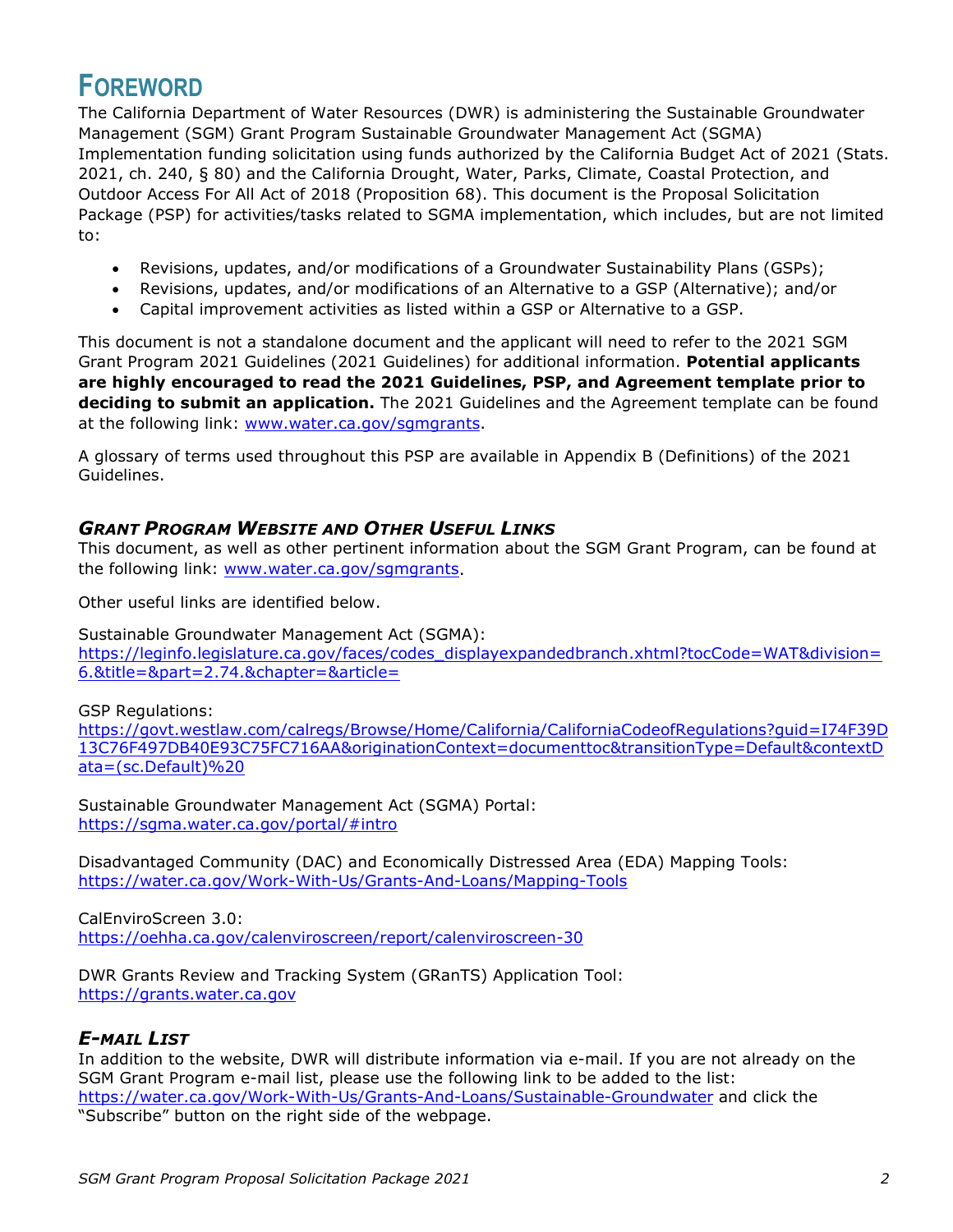#### *CONTACT INFORMATION*

For questions about this document, or other technical issues regarding SGM Grant Program, please contact DWR's Division of Regional Assistance at (916) 902-7131 or by e-mail at: [SGWP@water.ca.gov.](mailto:SGWP@water.ca.gov)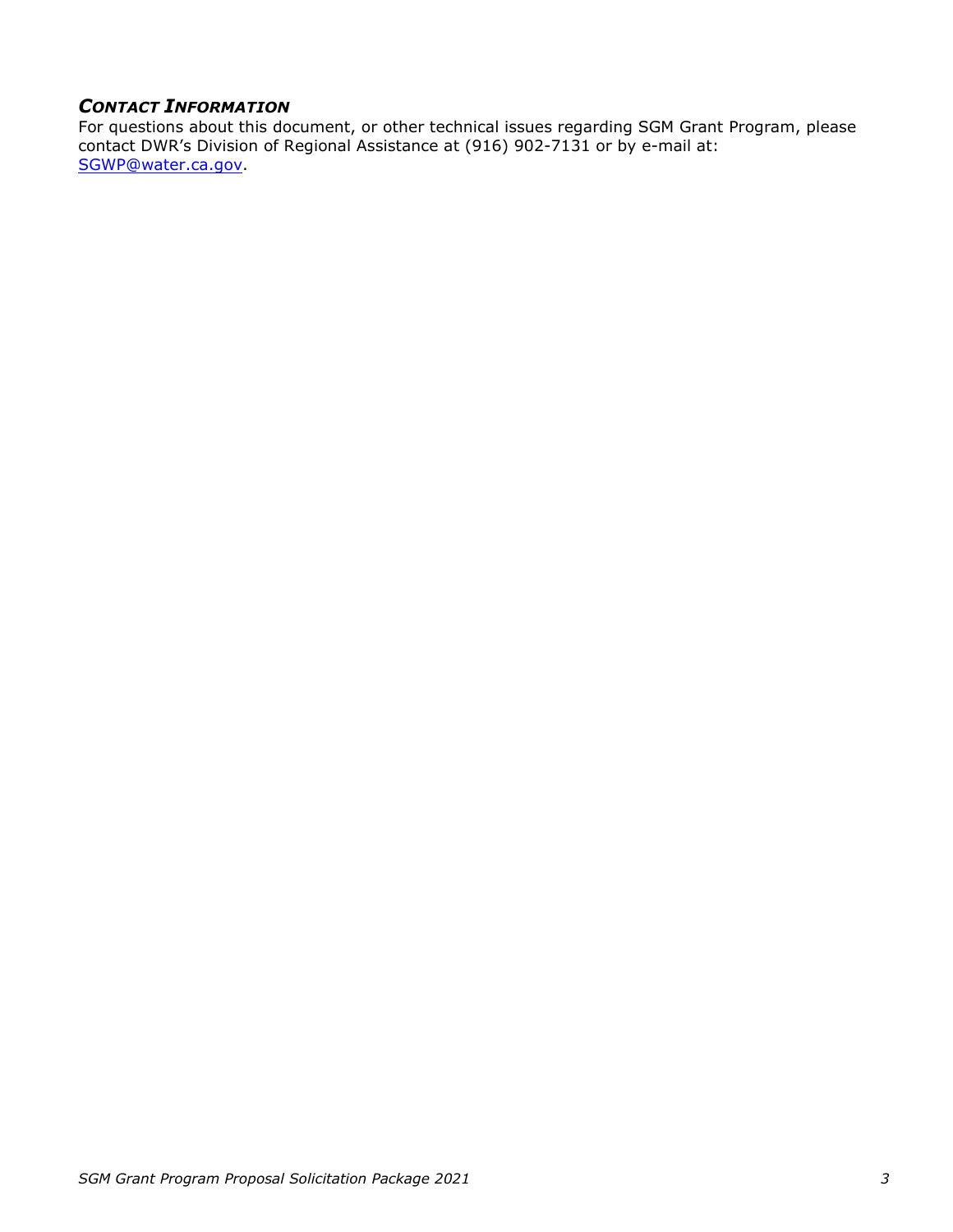# **TABLE OF CONTENTS**

| L.        |                |                                                                        |
|-----------|----------------|------------------------------------------------------------------------|
| Н.        |                |                                                                        |
| Α.        |                |                                                                        |
| Β.        |                | Medium and High Priority Basin SGMA Implementation Funding (Round 2) 9 |
| C.        |                |                                                                        |
| III.      |                |                                                                        |
| Α.        |                |                                                                        |
| Β.        |                |                                                                        |
| IV.       |                |                                                                        |
| $V_{-}$   |                |                                                                        |
| Α.        |                |                                                                        |
| <b>B.</b> |                |                                                                        |
|           | 1 <sub>1</sub> |                                                                        |
|           | 2.             |                                                                        |
| VI.       |                |                                                                        |
| Α.        |                |                                                                        |
| <b>B.</b> |                |                                                                        |
| VII.      |                |                                                                        |

# **LIST OF TABLES**

| Table 1 - Schedule for SGM Grant Program SGMA Implementation Grant Solicitation 14 |  |
|------------------------------------------------------------------------------------|--|
| Table 2 - SGM Grant Program SGMA Implementation Eligibility Checklist 15           |  |
|                                                                                    |  |
|                                                                                    |  |
|                                                                                    |  |
|                                                                                    |  |
|                                                                                    |  |
|                                                                                    |  |
|                                                                                    |  |
|                                                                                    |  |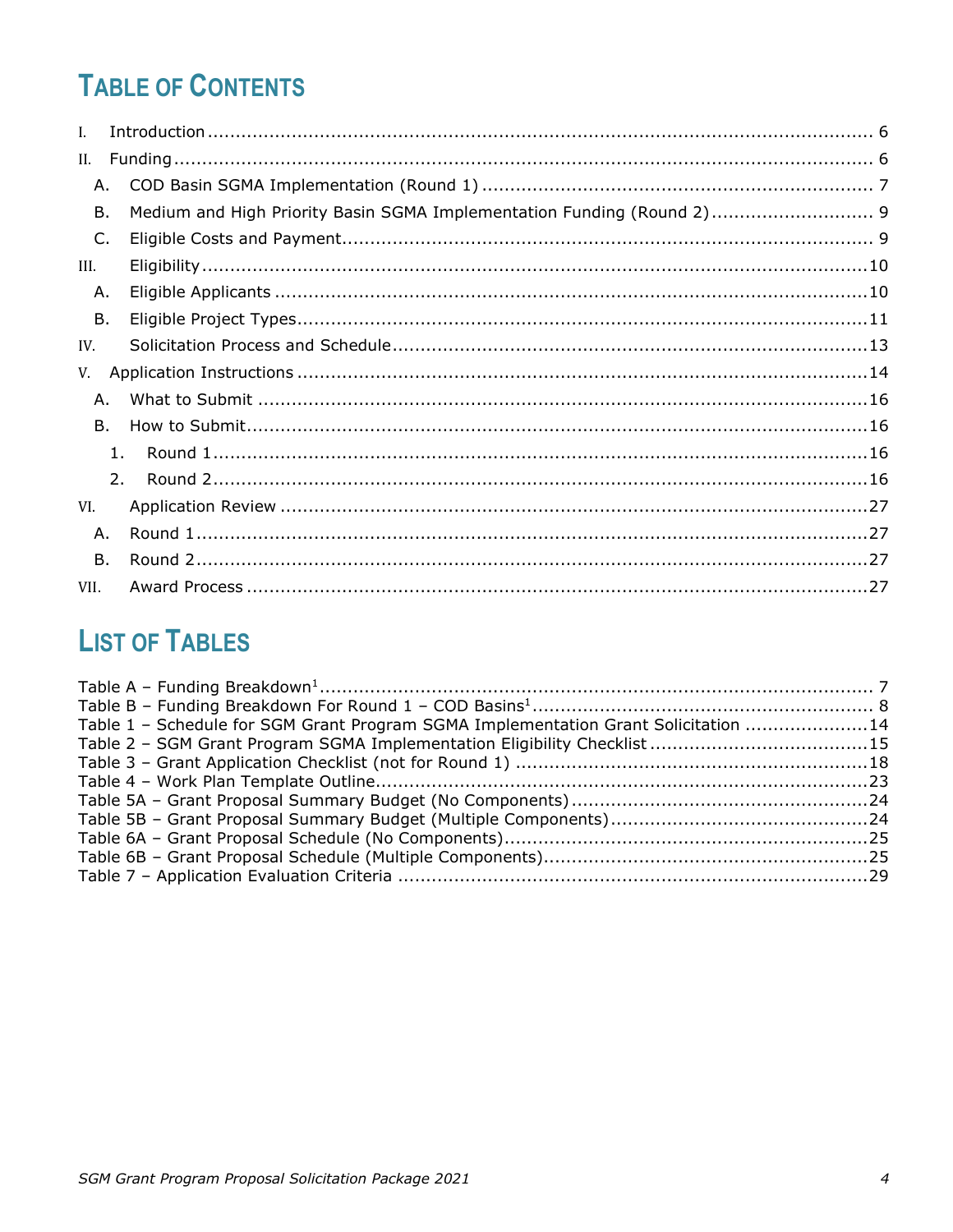# **ACRONYMS AND ABBREVIATIONS USED IN THIS PROPOSAL SOLICITATION PACKAGE**

| <b>COD</b>     | Critically Overdrafted (Basin)                   |
|----------------|--------------------------------------------------|
| <b>DAC</b>     | Disadvantaged Community                          |
| <b>DWR</b>     | Department of Water Resources                    |
| <b>EnvDAC</b>  | Environmentally Disadvantaged Community          |
| <b>FAB</b>     | Financial Assistance Branch                      |
| <b>FE-SWRP</b> | Functionally Equivalent Stormwater Resource Plan |
| <b>GB</b>      | Gigabyte                                         |
| <b>GIS</b>     | Geographic Information System                    |
| <b>GRanTS</b>  | <b>Grants Review and Tracking System</b>         |
| <b>GSA</b>     | Groundwater Sustainability Agency                |
| <b>GSP</b>     | Groundwater Sustainability Plan                  |
| <b>IRWM</b>    | <b>Integrated Regional Water Management</b>      |
| <b>MHI</b>     | Median Household Income                          |
| <b>OEHHA</b>   | Office of Environmental Health Hazard Assessment |
| <b>PSP</b>     | Proposal Solicitation Package                    |
| <b>SB</b>      | Senate Bill                                      |
| <b>SDAC</b>    | Severely Disadvantaged Community                 |
| <b>SGM</b>     | Sustainable Groundwater Management               |
| <b>SGMA</b>    | Sustainable Groundwater Management Act           |
| <b>SWRP</b>    | Stormwater Resource Plan                         |
| TA             | <b>Technical Assistance</b>                      |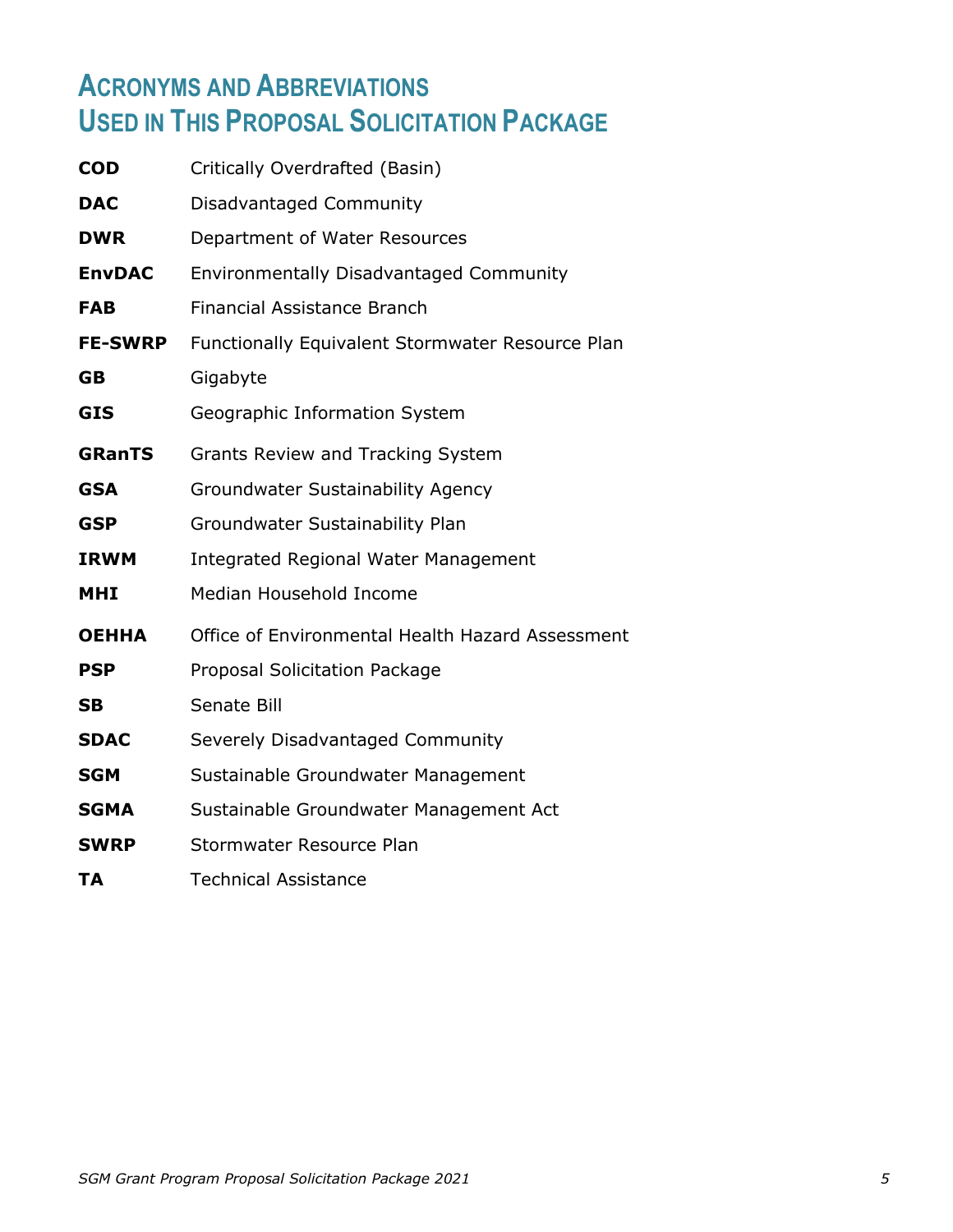# <span id="page-6-0"></span>**I. INTRODUCTION**

DWR is administering the Sustainable Groundwater Management (SGM) Grant Program SGMA Implementation grant solicitations using funds authorized by the California Budget Act of 2021 (Stats. 2021, ch. 240, § 80) (Budget Act of 2021) and Proposition 68 for projects that encourage sustainable management of groundwater resources that support SGMA and/or invest in groundwater recharge projects with surface water, stormwater, recycled water, and other conjunctive use projects. The Budget Act of 2021 can also provide funding for planning activities that support SGMA implementation. The funding will be divided into a minimum of two rounds of grant solicitations. Round 1 will be awarded in 2022 and Round 2 is projected to be awarded in Spring/Summer 2023. Any future grant solicitations will be identified at a later time and is dependent upon future appropriation. This PSP contains specific information regarding the process, eligibility, and required content for grant applications for the grant funds for the grant solicitations. DWR also issued the 2021 Guidelines that will be used to administer the grant solicitation and provide general information regarding program and eligibility requirements.

# <span id="page-6-1"></span>**II. FUNDING**

The Budget Act of 2021 appropriates a total of \$180 million in Fiscal Year (FY) 2021/2022 to DWR for SGMA implementation. After administrative costs, \$171 million is available for grant awards. Of the \$171 million appropriated by the Budget Act of 2021, \$152 million shall be directed to projects that benefit Critically Overdrafted (COD) groundwater basins that support implementation of SGMA.

The Budget Act of 2021 also authorizes the Legislature to appropriate a total of \$60 million in FY 2022/2023 and \$60 million in FY 2023/2024 to DWR for SGMA implementation. After administrative costs, \$114 million will be available for grant awards that will be directed to projects that benefit medium and high priority groundwater basins (including COD basins) that support implementation of SGMA. Priority in future funding grant solicitations will be given to applicants in basins that have not previously been awarded SGMA Implementation funding.

Proposition 68 authorizes the Legislature to appropriate a total of \$120 million to DWR for drought and groundwater investments to achieve regional sustainability. After the administrative cost and previous funding awards, approximately \$71.5 million is available for drought and groundwater investments to achieve regional sustainability through investments in groundwater recharge with surface water, stormwater, recycled water, and other conjunctive use projects, and projects to prevent or clean up contamination of groundwater that serves as a source of drinking water (Public Resources Code § 80146(a)). Of the approximately \$71.5 million, a minimum of \$15 million is reserved for projects located within and solely supporting a Severely Disadvantaged Community (SDAC).

The \$114 million in future General Fund appropriations, the remaining \$17 million in FY 2021/2022 General Fund appropriation, and the remaining \$71.5 million in Proposition 68 grant funds will be combined together in a single funding round for the medium and high priority basins as outlined above. Any future appropriations will be added to this second funding solicitation. If all of the funds are not awarded, subsequent funding rounds will be conducted later using the same PSP and the 2021 Guidelines. A minimum of \$35 million in future appropriations from General Funds, or 30% (whichever is greater), must be used to address the needs, risks, and/or vulnerabilities in Underrepresented Communities identified by the SGM Grant Program Underrepresented Community Technical Assistance Program (TA Program). The Project or Component must be consistent with the findings and conclusions identified in the TA Program and be within a community identified by the TA Program heat maps. The maps can be found on the TA Program website: www.water.ca.gov/sgmgrants

DWR is reserving \$2 million of the General Funds for a technical assistance provider with a minimum of \$1 million out of the \$2 million for technical assistance. All work completed must address the needs, risks, and/or vulnerabilities of Underrepresented Communities as identified by the TA Program and must also be consistent with the TA Program. All work conducted must be reviewed and approved by DWR prior to commencing. Work should be equitably distributed throughout all regions of the State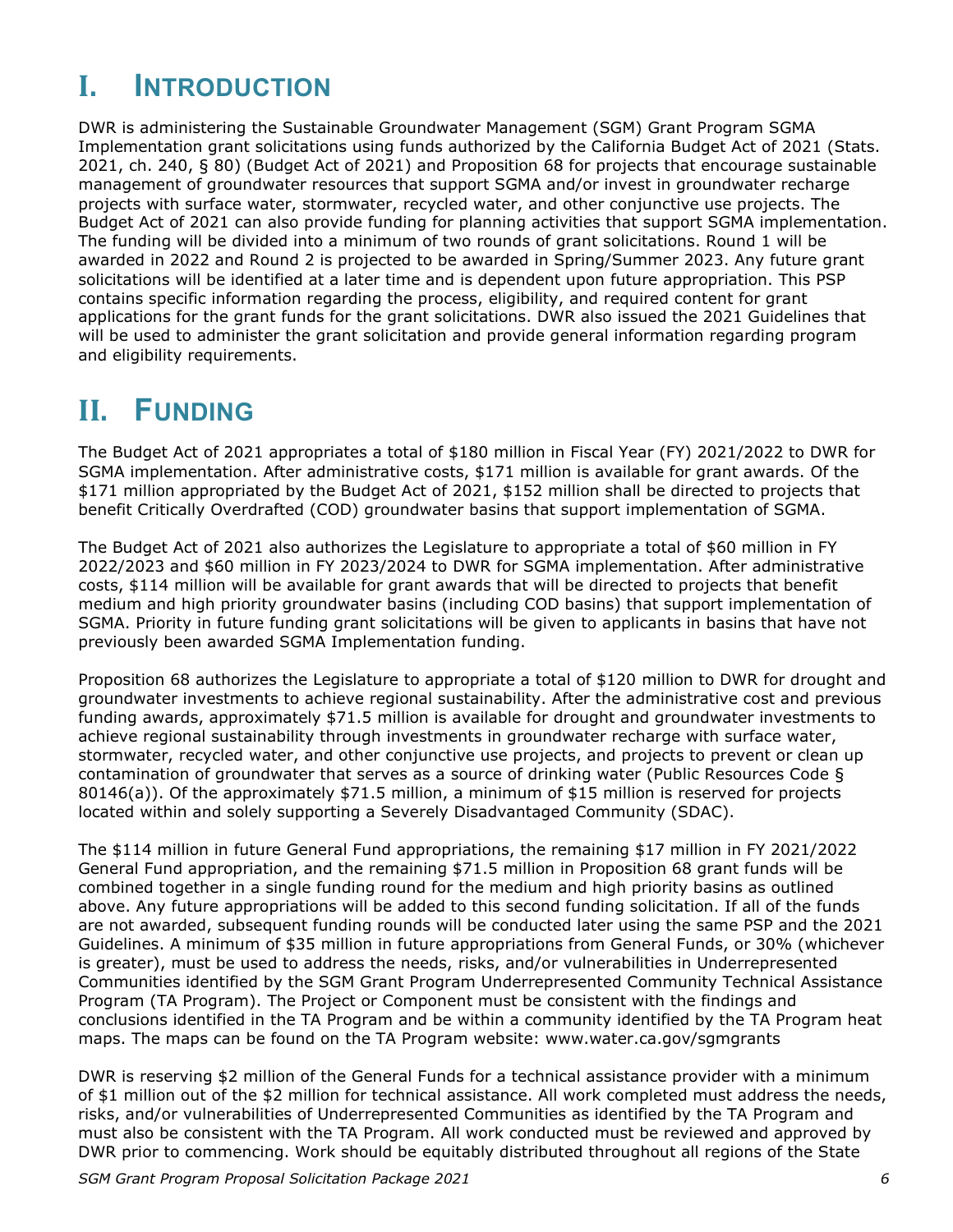and will use the TA Program Heat Maps. The technical assistance provider will be encouraged to conduct a minimum of one community meeting in each of the basins that includes a representative of all GSA(s) and/or responsible entity within the basin with community representatives to assist in building strong relationships between community leaders and the entities responsible for implementing SGMA. All findings/conclusions shall be reported to the local GSA(s) and/or responsible entity in a meeting that includes a representative from DWR. The goal of the TA Program is to foster strong working relationships and effective communications between the Underrepresented Communities and their local groundwater sustainability agency responsible for implementing SGMA so that those community's needs, risks, and/or vulnerabilities will be properly identified and addressed in the GSP(s) or Alternative(s) to a GSP.

**Future** 

#### <span id="page-7-1"></span>**TABLE A – FUNDING BREAKDOWN1**

|                                              | <b>Total</b><br>Appropriation<br>(in Millions) | <b>Total</b><br><b>Funding</b><br>Available <sup>2</sup> | Round $1 -$<br><b>COD Basins</b><br>(Current<br>Solicitation) |                                                                 | <u>. uture</u><br>Solicitations-<br>min of 30%<br>must be for<br>URC's |                                                |
|----------------------------------------------|------------------------------------------------|----------------------------------------------------------|---------------------------------------------------------------|-----------------------------------------------------------------|------------------------------------------------------------------------|------------------------------------------------|
|                                              |                                                |                                                          | General                                                       | <b>Technical</b><br><b>Assistance</b><br>Agreement <sup>3</sup> | General                                                                | <b>SDAC*/URC</b>                               |
| Prop 68<br>2021 Budget<br>$Act -$<br>General | \$120<br>\$120                                 | \$71.5<br>\$114                                          | N/A<br>\$112                                                  | N/A<br>\$2                                                      | \$56.5<br>N/A                                                          | $$15*$<br>N/A                                  |
| 2021 Budget<br>$Act - SIV$<br>Projects       | \$60                                           | \$57                                                     | \$40                                                          | N/A                                                             | \$17                                                                   | N/A                                            |
| Projected FY<br>2022/23<br>Appropriation     | \$60                                           | \$57                                                     | N/A                                                           | N/A                                                             | \$39.5                                                                 | $$17.5$ (or<br>30%<br>whichever is<br>greater) |
| Projected FY<br>2023/24<br>Appropriation     | \$60                                           | \$57                                                     | N/A                                                           | N/A                                                             | \$39.5                                                                 | $$17.5$ (or<br>30%<br>whichever is<br>greater) |

1All amounts shown are in Millions of dollars and are approximate and subject to change depending on actual expenditures from previous funding awards.

<sup>2</sup>Amount available after deducting previous Prop 68 funding awards and 5% DWR administration costs.

<sup>3</sup>Agreement to a technical assistance provider for Technical Assistance to Underrepresented Communities.

# <span id="page-7-0"></span>**A. COD Basin SGMA Implementation (Round 1)**

SGM Grant Program have identified 21 groundwater basins that are listed as COD Basins, according to the most current DWR Bulletin 118. However, not all 21 COD Basins identified in the most current DWR Bulletin 118 meet the eligibility requirements listed in Section III. DWR anticipates 20 of the COD Basins will meet the eligibility requirements at the time of the Round 1 grant solicitation. If you represent a COD Basin and are unsure of your eligibility status, please contact the SGM Grant Program staff at [sgwp@water.ca.gov.](mailto:sgwp@water.ca.gov)

DWR intends to make up to \$152 million available for projects in eligible COD basins for tasks and activities that help the basins reach sustainability, whereby the \$152 million will be split evenly to provide \$7.6 million per eligible COD basin. However, DWR must award a minimum of \$40 million of the \$57 million granted by the Budget Act of 2021 by September 15, 2022 to COD basins within the San Joaquin Valley (SJV) basin for tasks and activities that include: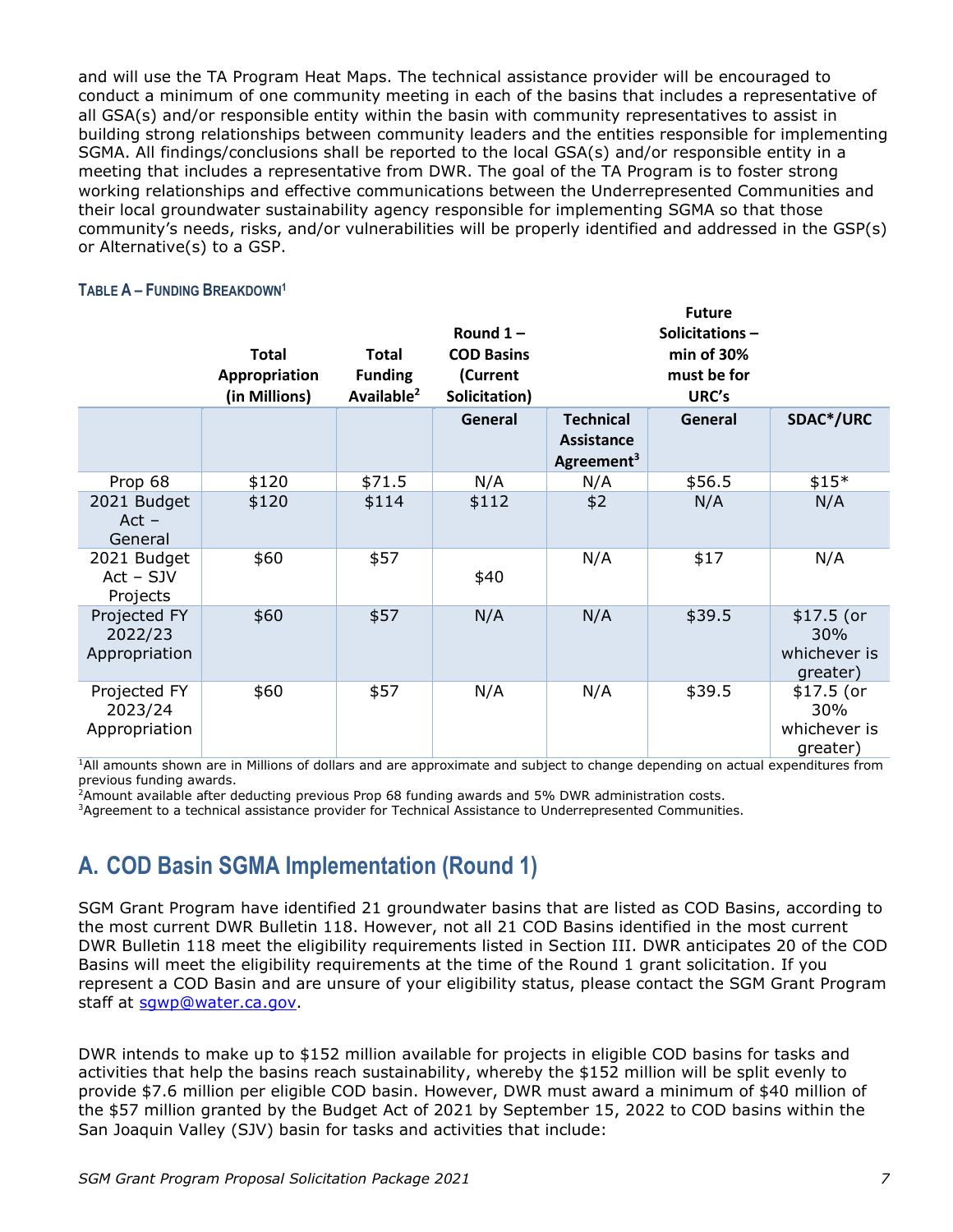- Geophysical investigation(s) of groundwater basins to identify recharge potential (e.g., Aerial Electromagnetic Surveys);
- Early implementation of existing regional flood management plans that incorporate groundwater recharge (e.g., basin recharge using floodwater); or
- Projects that would complement efforts of a local GSP, that provide for floodplain expansion to benefit groundwater recharge or habitat (e.g., basin recharge using peak flows from a river, creek, or stream).

The nine COD basins outside of the SJV basin will have \$7.6 million available to award based upon the submitted Spending Plan. That leaves \$43.6 million in General Funds for the 11 COD basins within the SJV basin. If DWR receives Spending Plans from these 11 basins that request \$40 million or more in SJV projects, then the 11 SJV COD basins will be eligible for the full \$7.6 million per SJV COD basin. If DWR receives Spending Plans from these 11 basins that request less than \$40 million in SJV projects, then DWR will evenly reduce the amount of funding available to each SJV COD basin according to the shortfall. For example, if DWR receives Spending Plans from the 11 basins requesting only \$28 million of the \$40 million for SJV projects, then the 11 basins within the SJV basin will be eligible for a maximum of \$6.5 million per basin. See calculation below:

Non-SJV COD Basins - \$7.6M per non-SJV COD Basin

 $$7.6M \times 9$  Basins =  $$68.4M$  of the  $$112M$  in Gen Fund

SJV COD Basins:  $($112M - $68.4M) ÷ 11 = $3.963M$ 

Assuming SJV COD basins apply for \$28M in SJV-type funds, the amount per SJV COD Basin equals:

Example:  $($43.6M + $28M) \div 11 = $6.5M$  per SJV COD Basin

#### <span id="page-8-0"></span>**TABLE B – FUNDING BREAKDOWN FOR ROUND 1 – COD BASINS1**

| <b>Basin Type</b>            | # of Basins | <b>Total Funding</b><br>Available | 2021 Budget<br>Act – General | 2021 Budget<br>$Act - SIV$<br><b>Projects</b> | <b>Min Grant</b><br>Award per<br>basin | <b>Max Grant</b><br>Award per<br>basin |
|------------------------------|-------------|-----------------------------------|------------------------------|-----------------------------------------------|----------------------------------------|----------------------------------------|
| <b>SJV COD</b>               | 11          | \$83.6                            | \$43.6                       | \$40 <sup>2</sup>                             | \$3.963                                | \$7.6                                  |
| <b>Non-SJV</b><br><b>COD</b> | 9           | \$68.4                            | \$68.4                       | \$0                                           | \$7.6                                  | \$7.6                                  |

1All amounts shown are in Millions of dollars and must be awarded by September 2022 per the 2021 Budget Act. <sup>2</sup>Actual amount is dependent on how much SJV COD basins request in their respective Spending Plan.

The Budget Act of 2021 requires all funding agencies to expedite execution of grant agreements in an effort to get the funding out to the eligible applicants as quickly as possible. However, the Budget Act of 2021 also requires funding for the SGMA Implementation to be awarded via a competitive grant process. DWR has determined that \$7.6 million is available per COD Basin and that each COD Basin will be required to conduct a self-evaluation of their project list using the scoring criteria outlined in Table 7 to determine which projects are the most competitive within the basin. These self-evaluations shall be submitted as backup documentation to a Spending Plan. Only one Spending Plan will be accepted per COD Basin and the applicant must meet the eligibility requirements listed within the PSP and the 2021 Guidelines.

A template for the Spending Plan and the scoring criteria will be emailed out to each GSA contact once the final 2021 Guidelines and PSP are released to the public. **The Spending Plan must be in the template that is provided. Any other format will not be reviewed and the funding for that COD Basin will be forfeit.** A workshop for the COD Basins only will be provided to review the scoring criteria and Spending Plan template. Each applicant should provide a Spending Plan for a minimum of \$10 million for the SGM Grant Program staff to review and rank. The COD Basin applicants **have until noon on February 18, 2022** to submit a Spending Plan to sawp@water.ca.gov or will forfeit the allotted funding.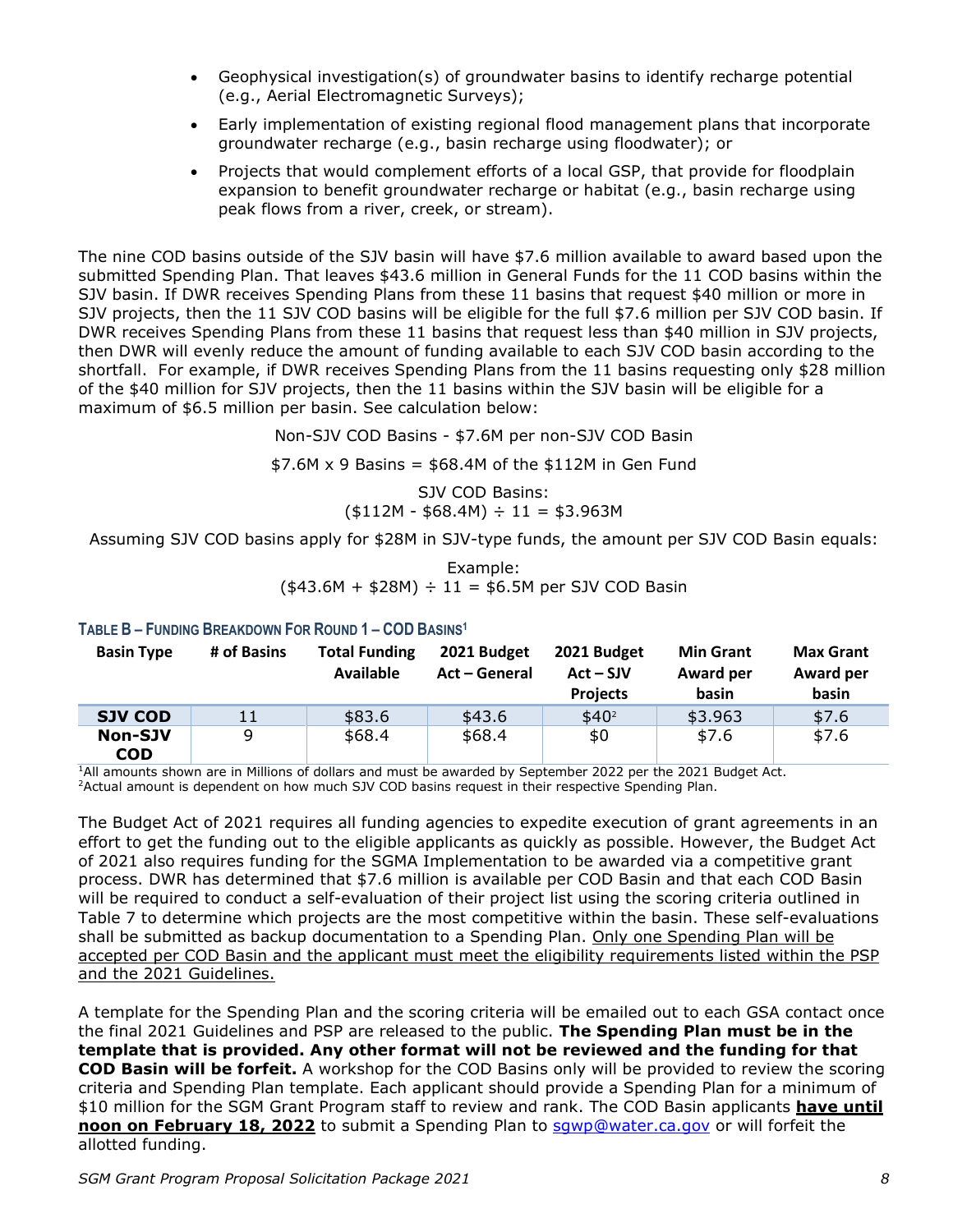Once the Spending Plan is received by the SGM Grant Program staff, the applicant will be contacted to set up an appointment to review the Spending Plan, check the eligibility of the Project(s), and to develop a draft Agreement. The draft Agreement will be reviewed by the Office of General Counsel and the Financial Assistance Branch (FAB) Manager. The Manager of the SGM Grant Program will review their comments and finalize the Agreement to route for signature.

To expedite the Agreement process, it is highly recommended that the applicants within the COD Basins submit their Spending Plans well in advance of February 18, 2022, if possible. The SGM Grant Program staff will be reviewing the Spending Plans in the order in which they were received.

Any remaining available funds not awarded in the Round 1 grant solicitation will be available in future funding rounds.

### <span id="page-9-0"></span>**B. Medium and High Priority Basin SGMA Implementation Funding (Round 2)**

The remaining approximately \$17 million in Budget Act of 2021 funds (including any unawarded funds in Round 1), the remaining approximately \$71.5 million in Proposition 68 funds, and an estimated \$114 million in future General Funds will be combined for a competitive grant solicitation(s). If any additional funds are provided to the SGM Grant Program for awards between the posting of the final PSP to the Round 2 grant solicitation, an additional solicitation(s) will be held for additional grant awards. Applicants must be located within a COD basin, medium, or high priority basins. Priority will be given to applicants who have not previously received SGMA Implementation funding. Funds can be used for revisions, updates, and/or modifications to a GSP or Alternative to a GSP and for funding capital improvement projects outlined in those plans. Funding will be awarded in a competitive manner based upon the scoring criteria outlined in Table 7.

A minimum of \$35 million, or 30% (whichever is greater), of the General Funds must be used towards projects that serve Underrepresented Communities (URC); of that a minimum of 10% of the grant funds must be used for projects that serve Severely Disadvantaged Communities (SDAC). In addition, a minimum of \$15 million of the Proposition 68 funds must be used towards Projects or Components that benefit an SDAC.

#### Any remaining funds not awarded in this grant solicitation will be available in future funding rounds.

Eligible project types and eligible tasks are described further in Section III.B.

At this time, the minimum and maximum grant award amounts for the Round 2 grant solicitation are:

Minimum Grant Amount – \$1 million per basin Maximum Grant Amount – \$20 million per basin

This is subject to change based upon the future appropriations approved by the Legislature.

### <span id="page-9-1"></span>**C. Eligible Costs and Payment**

Eligible reimbursable costs are those that were: incurred by the Grantees after the date the 2021 Guidelines and PSP were approved, meet the conditions of the "Eligible Costs" as outlined in Section III., and defined as "reimbursable costs" in Appendix B of the 2021 Guidelines. DWR's standard method of payment is reimbursement in arrears. Funds are disbursed after DWR approves the submittal of the DWR invoice form and required backup documentation by the Grantee. Grantees shall invoice and report on a quarterly basis only, except for the technical assistance provider. Additionally, DWR reserves the right to withdraw awarded funds due to lack of responsiveness on the part of the Grantee in submitting invoices and reporting and associated deliverables.

The Concurrent Drawdown method, in which the Grantee can request reimbursement, will be the only payment method in this solicitation. See the 2021 Guidelines Appendix B for more information on reimbursement methods. Costs associated with the development or management of the GSA and costs associated with the development and submittal of a grant application are not eligible.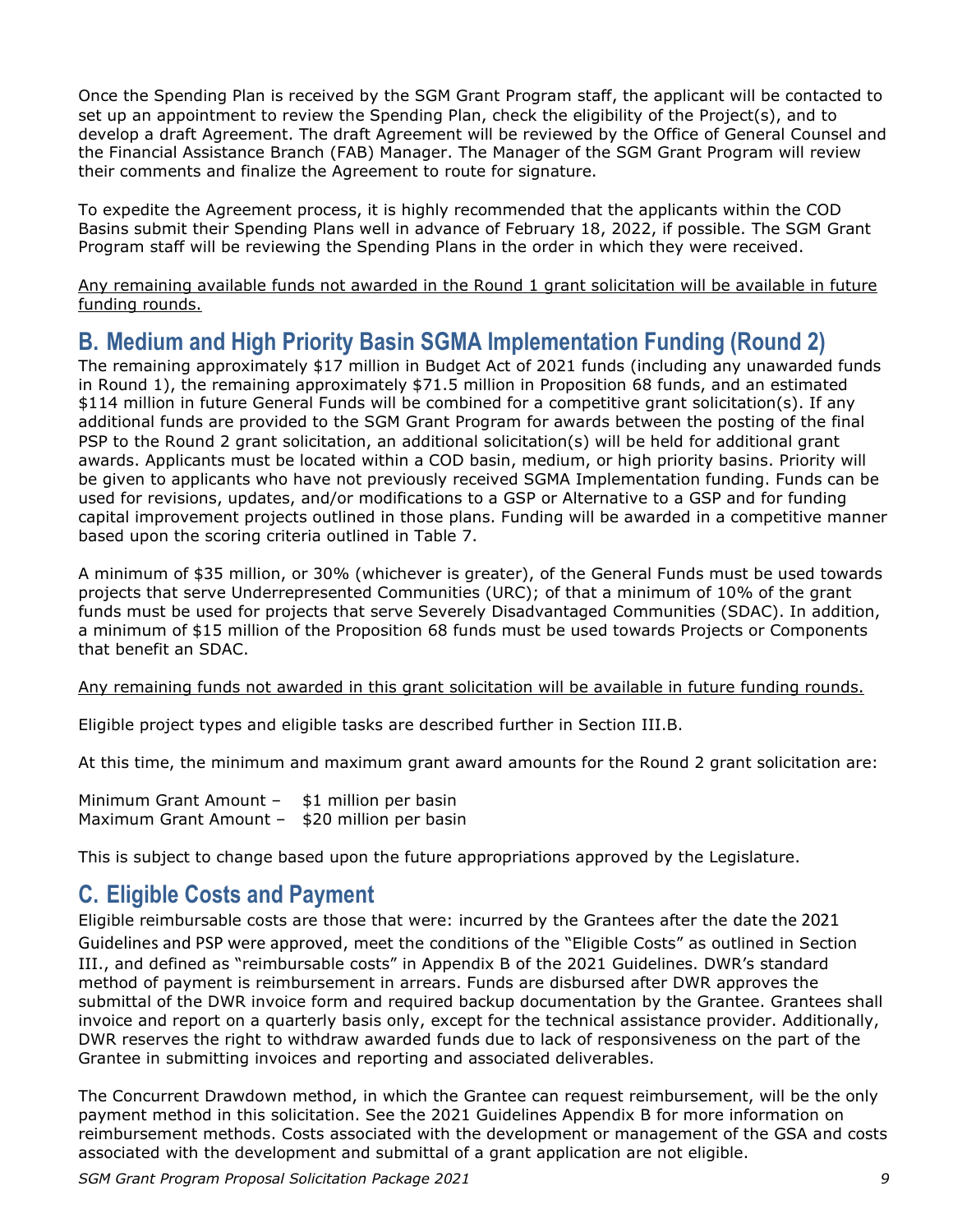# <span id="page-10-0"></span>**III. ELIGIBILITY**

Applications for the Grant Solicitation(s) must meet all applicable eligibility criteria to be considered for grant funding as described in the 2021 Guidelines, Section III. Additional eligibility requirements are described below and identified in Question 5 in Table 3 – Grant Application Checklist, of this PSP. A comprehensive eligibility checklist is provided in Table 2 – SGM Grant Program SGMA Implementation Eligibility Checklist, as a reference for applicants.

## <span id="page-10-1"></span>**A. Eligible Applicants**

Eligible applicants for the SGMA Implementation are:

- GSAs;
- Member agencies of GSAs;
- An entity that represents a GSA(s) which can include public agencies, non-profit organizations, public utilities, federally recognized Indian Tribes, State Indian Tribes listed on the Native American Heritage Commission's Tribal Consultation list, or mutual water companies; and
- Agencies with an Alternative to a GSP, including those within basins that adjudicated after January 1, 2015 or adjudications that have been filed but the court has not acted on the filing; and
- Entities that have adjudicated with or without a Watermaster or are in the process of adjudicating that do not have a GSP or Alternative to a GSP.

The Round 1 grant solicitation is limited to applicants who meet the criteria listed above and are located within eligible COD basins only.

The Round 2 grant solicitation is limited to the applicants who meet the criteria listed above and are located within medium and high priority basins, including COD basins.

Public utilities and mutual water companies must provide justification that the proposed project has a clear and definite public purpose and shall benefit the customers of the water system and not the investors. All applicants must comply with the eligibility criteria outlined in the 2021 Guidelines.

Entities representing a GSA(s) must have a letter of support from each GSA they represent. All applicants must have a GSP that has been submitted to DWR for review and deemed complete by DWR (posted to the SGMA Portal by DWR) or an Alternative to a GSP. An exemption to this requirement can be provided for those basins whose basin prioritization was changed by DWR and whose GSPs are not due to DWR until 2024/2025. Basins that are adjudicated prior to January 1, 2015 **are not** eligible to apply for or receive grant funding. Go to the SGMA website link provided in the Foreword for additional information on Bulletin 118, Basin Prioritization. If you are uncertain of the eligibility requirements, please contact the SGM Grant Program staff at [sgwp@water.ca.gov.](mailto:sgwp@water.ca.gov)

#### **Only one application will be accepted per basin. Applicants who apply on behalf of a GSA(s) are required to obtain and submit a letter of support from each GSA they represent.**

Applicants are encouraged to work with the interested parties and other non-member agency(-ies) of the GSA(s) in their basin(s) (e.g., resource conservation districts, nonprofit organizations, Tribes, etc.) that have potential activities, tasks, and/or components that are complimentary to the overall grant application and proposed Project. These activities, tasks, and/or components should be included within the proposed application with the GSA, member agency(-ies) of a GSA, or Alternative to a GSP as the applicant and potential Grantee. The interested parties and/or non-member agency(-ies) would be listed as a cooperating entity. Project proponents would access grant funding through their relationship with the grant applicant, at DWR's discretion. DWR strongly recommends working with all potential interested parties within the basin(s) to ensure successful implementation of the GSP or Alternative to a GSP.

The grant applicant is the agency submitting the application (e.g., GSA) on behalf of the basin(s). The grant applicant is also the same agency that would enter into an agreement with the state should the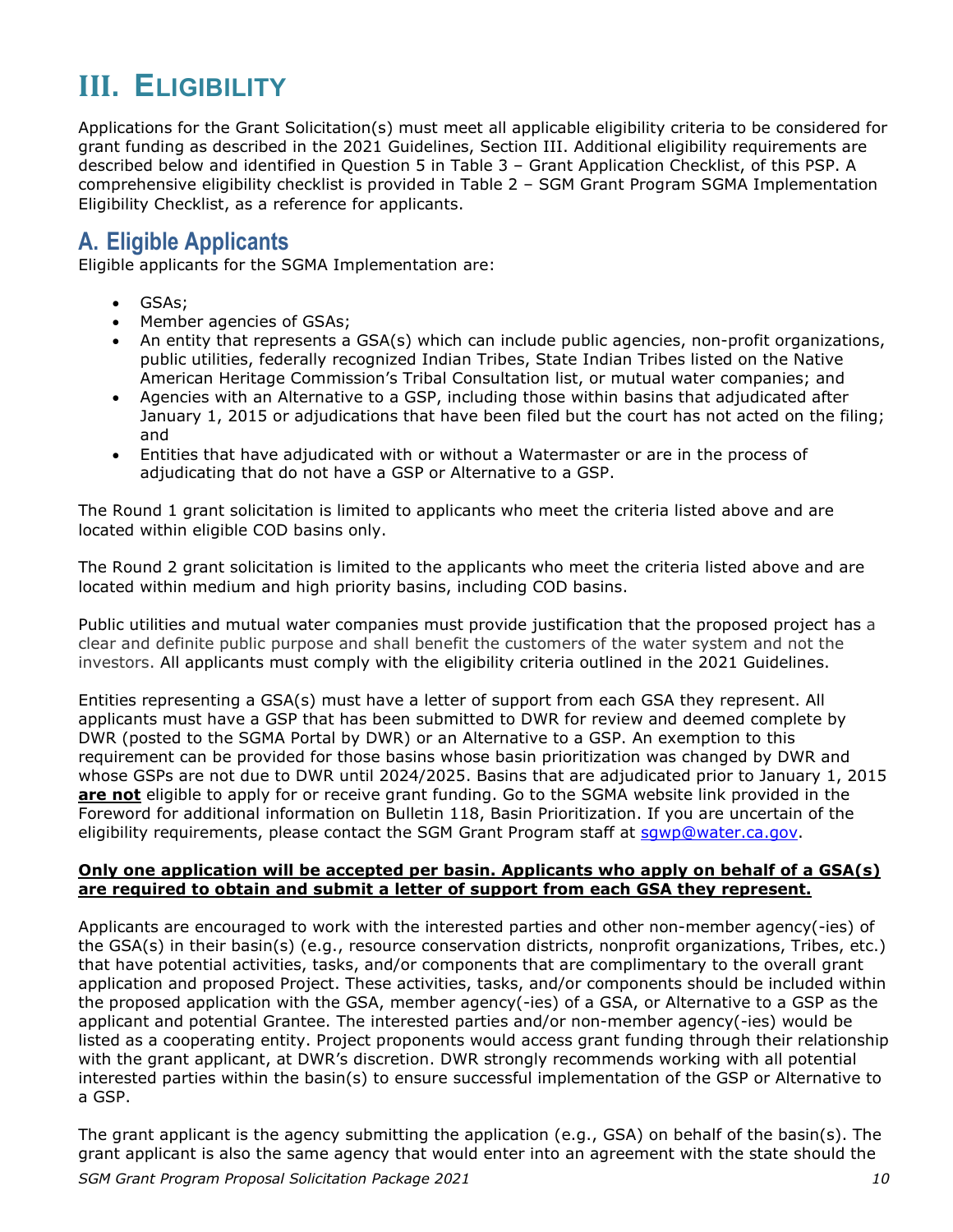application be successful. If there is more than one eligible agency within a basin, an eligible agency may be part of the proposals as a cooperating entity but must identify a single entity that will act as the grant applicant and submit a basin-wide application and receive the grant on behalf of the basin.

Any funds not awarded and still available to DWR to award, and any future funding provided to the SGM Grant Program, will use the 2021 Guidelines and this PSP in a future grant solicitation.

# <span id="page-11-0"></span>**B. Eligible Project Types**

Eligible project types for the SGM Grant Program SGMA Implementation – Planning and Projects must be consistent with the purpose of the Budget Act of 2021 and Proposition 68, which include:

- Activities and/or tasks that consist of the development of groundwater recharge projects with surface water, stormwater, recycled water, and other conjunctive use projects;
- Projects that prevent or clean up contamination of groundwater that serve as a source of drinking water (Public Resources Code § 80146(a));
- Projects and programs that support water supply reliability, water conservation, and water use efficiency and water banking, exchange, and reclamation;
- Geophysical investigation(s) of groundwater basins to identify recharge potential; early implementation of existing regional flood management plans that incorporate groundwater recharge; or projects that would complement efforts of a local GSP, that provide for floodplain expansion to benefit groundwater recharge or habitat; and
- Revisions, updates, and/or modifications to a GSP or Alternative to a GSP. The Project or Component must fill known data gaps and address comments received from DWR after its review of a submitted GSP or Alternative to a GSP, if received. If the applicant has not received comments from DWR on their GSP or Alternative to a GSP, the Project or Component must be consistent with SGMA regulations and GSP requirements.

Eligible projects include those activities associated with the planning and implementation of a GSP or Alternative to a GSP and must also be consistent with the goals within the GSP or Alternative to a GSP.

Projects that are in basins determined to be probationary under SGMA by the State Water Board at or after the time of application submittal **are** eligible for this grant program to allow for those applicants to continue working towards sustainability. The project area and service area must be within the most current DWR Bulletin 118 basin that are designated by DWR as medium or high priority basins, including COD basins, by the latest SGMA Basin Prioritization.

The use of the term "project" refers to the activities and/or tasks related to the planning or implementation of a GSP or Alternative to a GSP and can include multiple components and/or tasks. A proposal, or project for purposes of this PSP, refers to all the supporting documentation submitted that details the actions that are proposed for the funding. The application will describe a single proposal/project; however, each application may contain multiple components and tasks that collectively makeup a single proposal/project. See the 2021 Guidelines, Appendix B for further definitions of components and project.

Examples of eligible project activities, tasks, and/or components can include, but are not limited to, the following:

- Filling data gaps in a GSP(s) or Alternative to a GSP
- Project development activities (e.g., feasibility studies, design, permits, environmental documents)
- Long-term planning studies
- Technical and planning assistance for Underrepresented Communities
- Interested party outreach and engagement
- Vulnerability or risk assessments
- Technical assistance for Underrepresented Communities
- Engagement and outreach to Underrepresented Communities
- Evaluation of groundwater management needs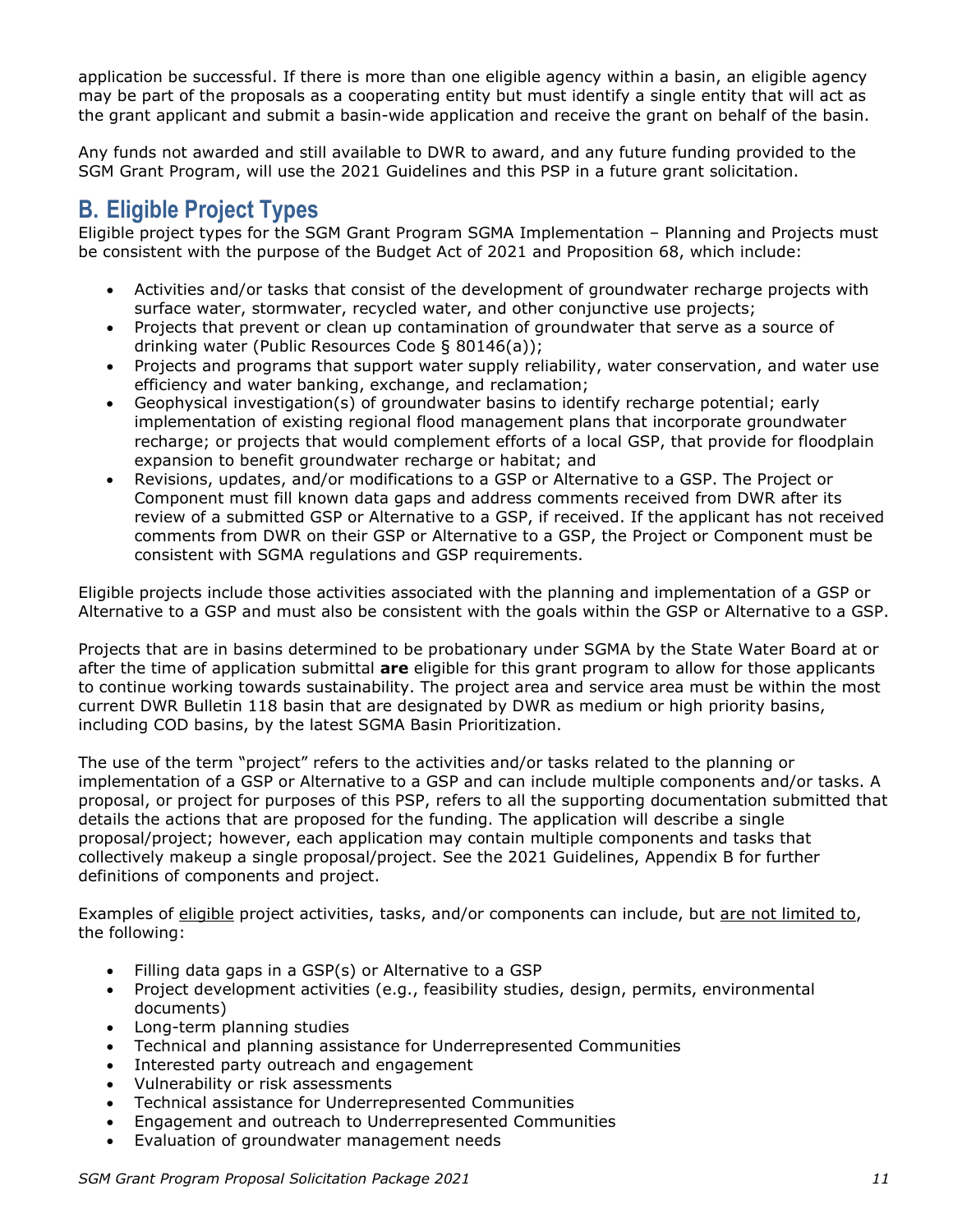- Impact studies on domestic and de minimis groundwater well users
- Annual reporting for GSPs and Alternative to a GSP
- Identifying and proper destruction of abandoned wells
- Identifying of recharge location(s)
- Soil carbon enhancement and Healthy Soil Initiative activities
- Native Yield studies
- Coordination activities with adjacent GSA(s)
- Instrumentation for monitoring wells (e.g., pressure transducers)
- Pilot or demonstration projects meeting the purpose of SB-170 and Proposition 68
- Installation of meters on groundwater production and agricultural wells
- Installation of monitoring well(s)
- Connection of communities to a municipal water supply (except laterals on private land)
- Groundwater recharge projects with surface water, stormwater, recycled water, and other conjunctive use projects
- Groundwater contaminant remediation or prevention projects for groundwater that serves as a source of drinking water
- Construction, rehabilitation, or expansion of conveyance facilities for groundwater recharge projects
- Wastewater treatment and water recycling facility upgrades for groundwater recharge project sources
- Stormwater and runoff capture projects that support groundwater recharge
- Groundwater recharge facility expansion
- Seawater barrier injection wells
- Groundwater recharge projects that address groundwater dependent ecosystems (GDEs)
- Projects and programs that support water supply reliability, water conservation, water use efficiency and water banking, exchange, and reclamation
- Planning, design, and environmental documentation only as a task of a Project or Component of an overall project (not a standalone task).

Please email the SGM Grant Program staff at [sgwp@water.ca.gov](mailto:sgwp@water.ca.gov) if you are not sure about a Project, component, or activity that you may be applying for funding. The SGM Grant Program staff will make appointments with you to review your project(s) in relationship to the eligible activities/tasks and competitiveness of the application as a whole.

Examples of ineligible project activities, tasks, and/or components can include, but are not limited to, the following:<br>Gifts of

- Gifts of public funds to a private person or entity (e.g., gift certificates and other incentives to attend public meetings, complete surveys, etc.)
- Purchasing of low-flow and/or high-density appliances
- Water markets and trading programs
- Purchases of water supplies
- Rebate programs
- Travel expenses, except mileage to the project location from a pre-approved starting location
- Food and drink
- Per diem expenses
- Federal and state taxes
- Tuition
- Overhead/Indirect/Markup for Grantees, consultants/contractors, or their subs.

**NOTE:** Water Code section 10562(b)(7) requires that all projects that include stormwater and dry weather runoff capture be listed in a SWRP or Functionally Equivalent SWRP (FE-SWRP) and the SWRP or FE-SWRP must be incorporated into an adopted Integrated Regional Water Management Plan (IRWM) for the region the project is located. The State Water Board defines stormwater as "the temporary surface water runoff and drainage generated by immediately preceding storms" and defines stormwater and dry weather runoff capture as "to intercept, store, manage, and use stormwater and dry weather runoff, thereby reducing the volume of runoff exiting a site". All proposals using stormwater runoff, dry weather runoff, and potential peak flows should review Water Code section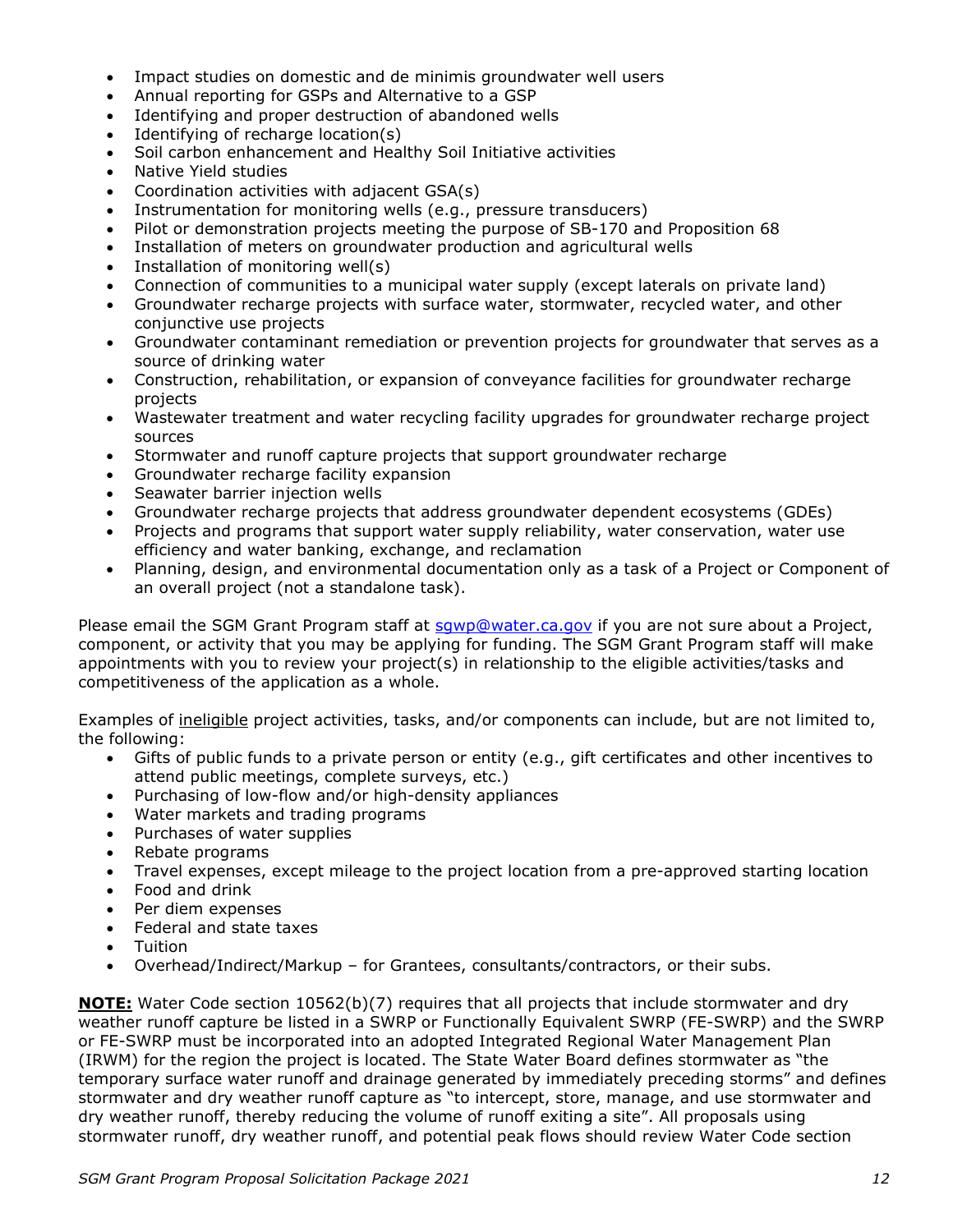10562 and the State Water Board's SWRP Guidelines. Applicants should consult their legal counsel regarding this topic.

# <span id="page-13-0"></span>**IV. SOLICITATION PROCESS AND SCHEDULE**

The solicitation period is listed in the table below. These dates are estimated and are subject to change. Any change or update to the schedule will be posted on the SGM Grant Program website. Updates may also be sent through email announcements. To be placed on the SGM Grant Program email contact list, please use the link listed in the Foreword.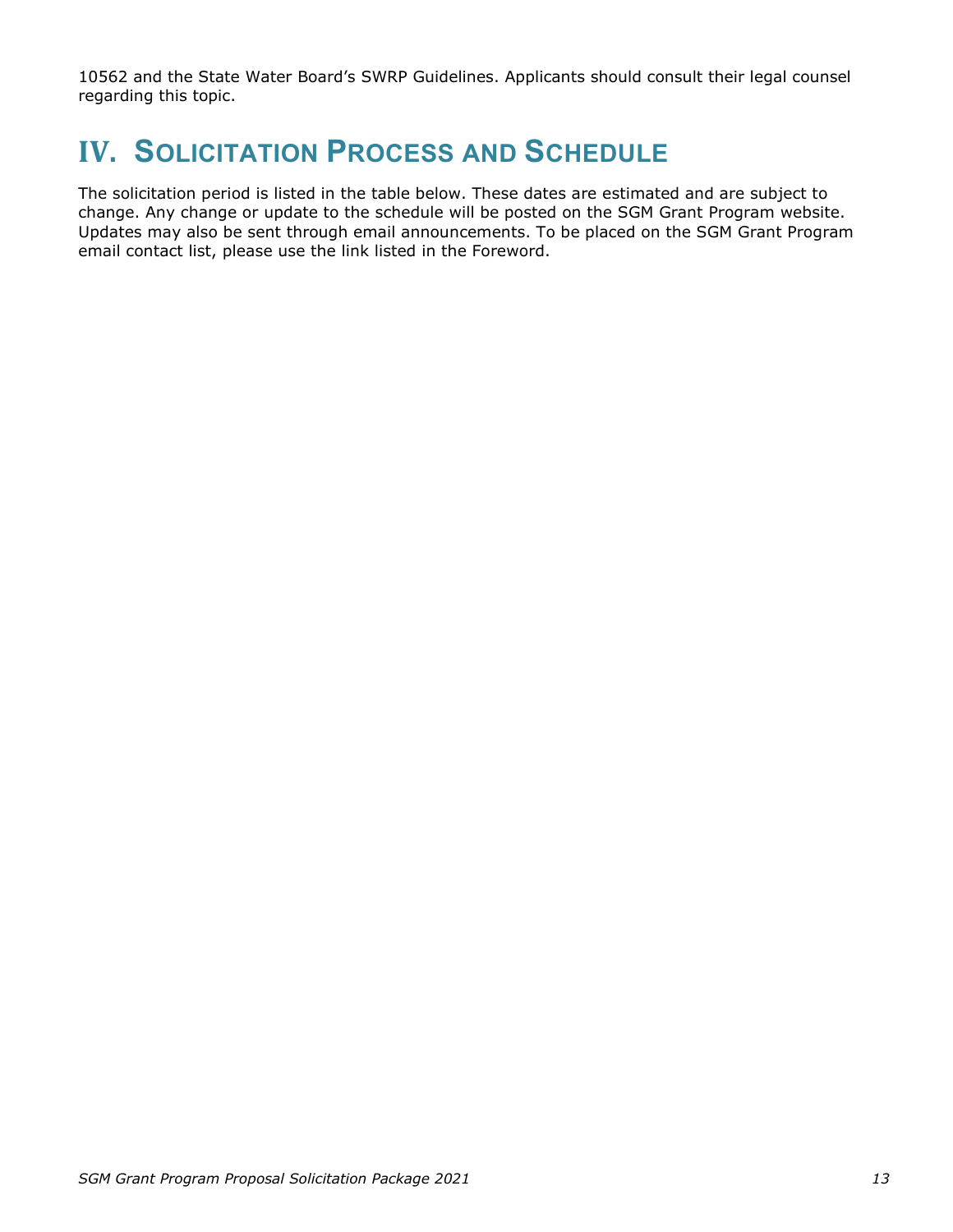<span id="page-14-1"></span>**TABLE 1 – SCHEDULE FOR SGM GRANT PROGRAM SGMA IMPLEMENTATION GRANT SOLICITATION**

| <b>Milestone or Activity</b>                                                                                                  | <b>Tentative Date</b> <sup>1</sup> |
|-------------------------------------------------------------------------------------------------------------------------------|------------------------------------|
| <b>SGMA Implementation - Round 1 Schedule</b>                                                                                 |                                    |
| Final 2021 Guidelines & PSP posted to public                                                                                  | December 17, 2021                  |
| COD Basin - Round 1 Grant Solicitation Opens                                                                                  | December 20, 2021                  |
| Application Workshop                                                                                                          | January 5, 2021                    |
| Round 1 Grant Solicitation Closes                                                                                             | February 18, 2022 <sup>2</sup>     |
| <b>Final Awards</b>                                                                                                           | March/April 2022                   |
| <b>Execute Agreements</b>                                                                                                     | May 2022                           |
| Initial TA Program Ends - Release of Needs, Risks, and/or<br><b>Vulnerabilities in Underrepresented Communities to public</b> | <b>July/August 2022</b>            |
| <b>SGMA Implementation - Round 2 Schedule</b>                                                                                 |                                    |
| Medium & High Priority - Round 2 Grant Solicitations Opens                                                                    | September 2022                     |
| Public Review of Draft Funding List                                                                                           | April/May 2023                     |
| <b>Final Awards</b>                                                                                                           | June 2023                          |
| <b>Execute Agreements</b>                                                                                                     | July/August 2023                   |

<sup>1</sup> Dates are subject to change and will be determined based on number of comments received for the draft document, number of applications received, amount of funds requested, and number of grant awards given. Dates for the TA Program is dependent upon the ability to have public meetings due to COVID-19 mandates by State and/or County.

<sup>2</sup> Applicants are encouraged to submit their Round 1 Spending Plan prior to February 18, 2022 deadline, if possible.

An applicant workshop will be conducted to address questions and to provide general assistance to potential applicants preparing grant applications. Details of the workshop will be provided via the SGM website and email distribution list. In addition to the informational workshop, applicants are encouraged to seek assistance from DWR staff in understanding SGM Grant Program requirements and completing grant applications. Questions can be submitted via the contact information provided in the Foreword on Page 2.

# <span id="page-14-0"></span>**V. APPLICATION INSTRUCTIONS**

This section provides instructions for preparing and applying and consists of two subsections: A. What to Submit and B. How to Submit. It is important that applicants follow the Application Instructions to ensure that their application will address all the required elements. Applicants are reminded that once the application has been submitted to DWR, any privacy rights as well as other confidentiality protections afforded by law with respect to the application package, will be waived. Prior to beginning the application, applicants should verify that they meet the Eligibility Criteria outlined in the 2021 Guidelines, Section III.C. and in Table 2 below.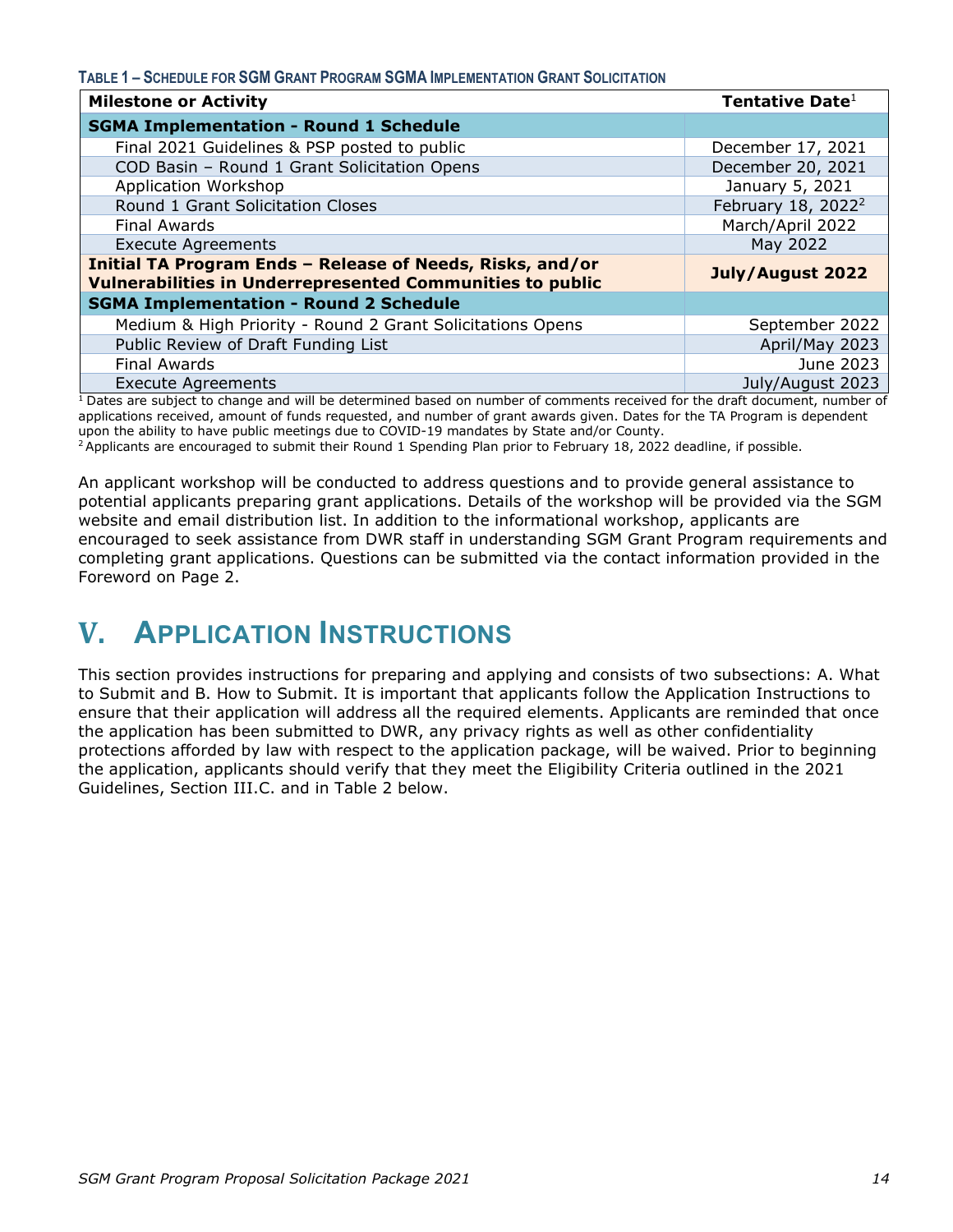<span id="page-15-0"></span>

|  |  |  | TABLE 2 - SGM GRANT PROGRAM SGMA IMPLEMENTATION ELIGIBILITY CHECKLIST |
|--|--|--|-----------------------------------------------------------------------|
|--|--|--|-----------------------------------------------------------------------|

| <b>Criteria</b><br><b>Type</b>               | <b>Eligibility Criteria</b>                                                                                                                                                                                                                                                                                                    | <b>Place to</b><br><b>Provide</b><br><b>Information</b> | <b>Criteria Met</b><br>(Yes, No, or<br>NA <sup>1</sup> |
|----------------------------------------------|--------------------------------------------------------------------------------------------------------------------------------------------------------------------------------------------------------------------------------------------------------------------------------------------------------------------------------|---------------------------------------------------------|--------------------------------------------------------|
| <b>Applicant</b><br><b>Eligibility</b>       | Is the applicant eligible?                                                                                                                                                                                                                                                                                                     | Self-Certification<br>Form                              |                                                        |
|                                              | Agricultural Water Management Compliance<br>Link: https://water.ca.gov/Programs/Water-Use-And-Efficiency (2015<br>and/or 2020 AWMPs are applicable).                                                                                                                                                                           | Self-Certification<br>Form                              |                                                        |
|                                              | California Statewide Groundwater Elevation Monitoring (CASGEM)<br>Compliance<br>Link: https://water.ca.gov/Programs/Groundwater-<br>Management/Groundwater-Elevation-Monitoring--CASGEM.<br>Basin Prioritization information can be found at:<br>https://water.ca.gov/Programs/Groundwater-Management/Basin-<br>Prioritization | Self-Certification<br>Form                              |                                                        |
|                                              | Climate Change Compliance                                                                                                                                                                                                                                                                                                      | Self-Certification<br>Form                              |                                                        |
|                                              | Consistency with the Delta Plan                                                                                                                                                                                                                                                                                                | Self-Certification<br>Form                              |                                                        |
|                                              | Groundwater Management Compliance,<br><b>SGMA Compliance</b>                                                                                                                                                                                                                                                                   | Self-Certification<br>Form                              |                                                        |
|                                              | Open and Transparent Water Data                                                                                                                                                                                                                                                                                                | Self-Certification<br>Form                              |                                                        |
|                                              | Public Utilities and Mutual Water Companies Compliance                                                                                                                                                                                                                                                                         | Self-Certification<br>Form                              |                                                        |
|                                              | SWRP Compliance SB 985<br>Link:<br>https://www.waterboards.ca.gov/water_issues/programs/grants_loans<br>/swrp/                                                                                                                                                                                                                 | Self-Certification<br>Form                              |                                                        |
|                                              | Surface Water Diverter Compliance                                                                                                                                                                                                                                                                                              | Self-Certification<br>Form                              |                                                        |
|                                              | Sustainable Water Use and Demand Reduction Compliance                                                                                                                                                                                                                                                                          | Self-Certification<br>Form                              |                                                        |
|                                              | Urban Water Management Compliance<br>Link: https://water.ca.gov/Programs/Water-Use-And-Efficiency/Urban-<br>Water-Use-Efficiency/Urban-Water-Management-Plans. (2015 and/or<br>2020 UWMPs are applicable).                                                                                                                     | Self-Certification<br>Form                              |                                                        |
|                                              | Water Metering Compliance                                                                                                                                                                                                                                                                                                      | Self-Certification<br>Form                              |                                                        |
| Proposal<br><b>Eligibility</b>               | Only one application per basin OR<br>Applicant is acting as the sole GSA over multiple basins                                                                                                                                                                                                                                  | <b>NA</b>                                               |                                                        |
|                                              | Does the proposal include design, construction, operation, mitigation,<br>or maintenance of Delta conveyance facilities?                                                                                                                                                                                                       | <b>GRanTS</b><br>Application                            |                                                        |
|                                              | Does the proposal include acquisition of water except for projects that<br>will provide fisheries or ecosystem benefits or improvements that are<br>greater than required current applicable environmental mitigation<br>measures or compliance obligations?                                                                   | GRanTS<br>Application                                   |                                                        |
|                                              | Does the proposal include any share of the costs of remediation<br>recovered from parties responsible for the contamination of a<br>groundwater storage aquifer?                                                                                                                                                               | GRanTS<br>Application                                   |                                                        |
| Project<br><b>Type</b><br><b>Eligibility</b> | Is the project eligible?                                                                                                                                                                                                                                                                                                       | <b>NA</b>                                               |                                                        |

 $1$  NA = not applicable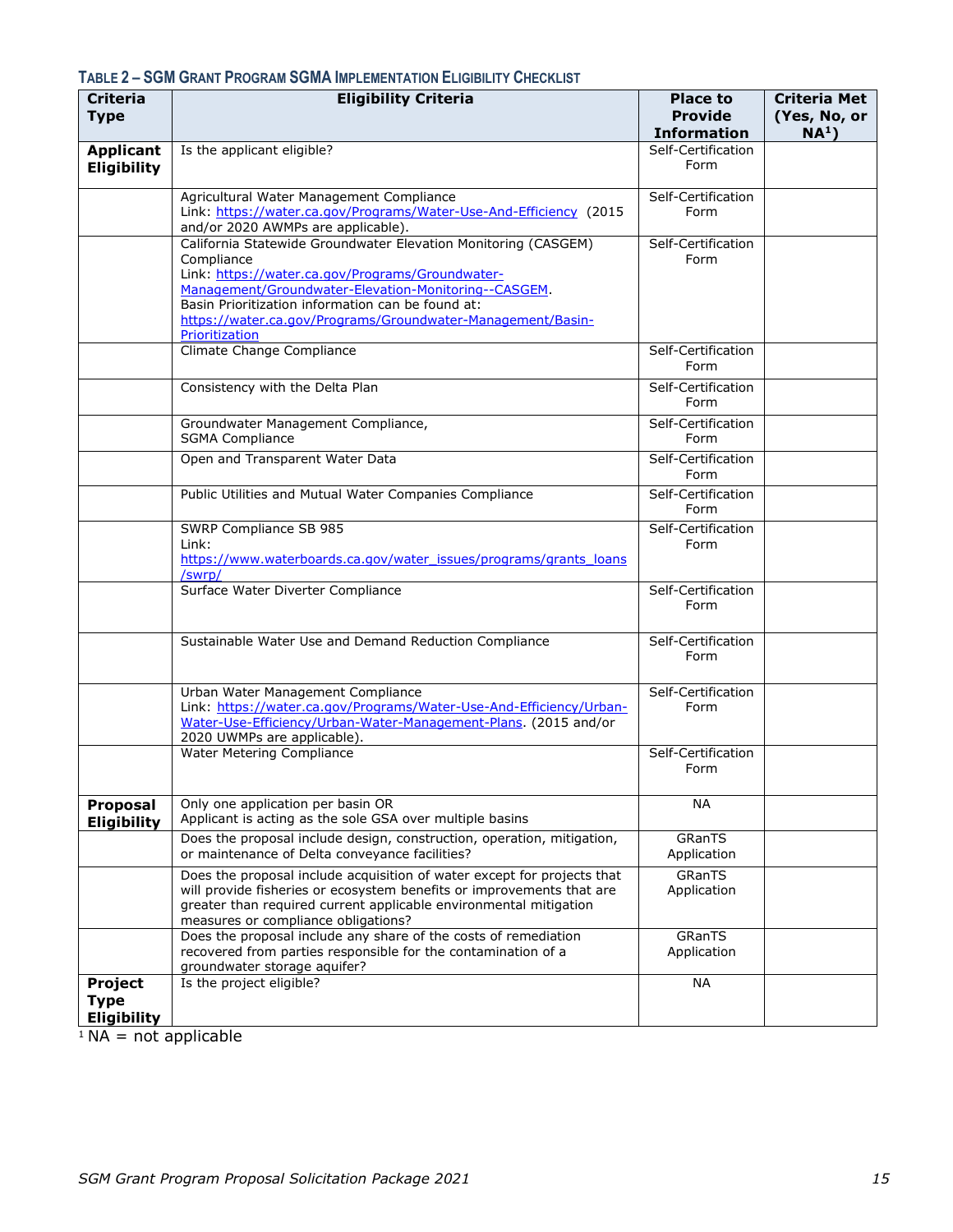### <span id="page-16-0"></span>**A. What to Submit**

Applicants must submit a complete SGM Grant Program Application during the open filing phase as shown in Table 1 – Schedule for SGM Grant Program SGMA Implementation – Planning and Projects Grant Solicitation.

### <span id="page-16-1"></span>**B. How to Submit**

### <span id="page-16-2"></span>**1. Round 1**

Applicants should submit a Spending Plan to **SGWP@water.ca.gov** by February 18, 2022, to obtain funding. The Spending Plan should be completed using the template provided by the assigned DWR Grant Manager. Any Spending Plans outside of the template format will not be reviewed or awarded any funding. The Spending Plan should have copies of the completed scoring criteria as outlined in Table 7 for each project proposed for funding for the basin. Below are the steps an applicant must take to apply for the Round 1 grant solicitation funds.

- 1. Depending on the COD Basin, the applicants should develop a project review committee that are responsible for completing a self-evaluation for a project using the scoring criteria outlined in Table 7. The project review committee should include a representative for each entity within a GSA, a representative from each GSA within the basin if there are multiple GSAs, a representative from each entity within an, and/or another method where all interested parties have an equal vote.
- 2. The project review committee can either develop one consensus scoring self-evaluation for each project; complete an independent scoring criterion and then use the average as the final score; have one entity that is not related to the project to conduct an independent review of another entities project and have that one score as the final; or another un-biased review process predetermined by the review committee. The scoring criteria Excel table will be provided by the assigned DWR Grant Manager. This scoring criteria should be used as it is and cannot be edited in any way. Any applications who have edited the scoring criteria will be thrown out and not awarded any grant funds.
- 3. Once the final score(s) is obtained for each project, the projects should be ranked based upon the scoring criteria and listed highest to lowest.
- 4. If the project review committee determine that a lower scoring project(s) should be higher on the ranking list due to available funding, accessibility to the site, already completed environmental/permitting/design, then the project review committee must be responsible for fully documenting and justifying why a lower scoring project was included within the Spending Plan versus a higher scoring project.
- 5. The applicant must provide an adopted resolution that has been adopted by the applicant's governing body designating an authorized representative to submit the application and execute an agreement with the State of California for the SGMA Implementation grant application. Please see Pages 19 – 20 for the example resolution language and additional instructions.
- 6. Complete the Eligibility Self-Evaluation form located on the SGM Grant Program website at [www.water.ca.gov](http://www.water.ca.gov/) and submit the Eligibility Self-Evaluation form with the Spending Plan. Please see Page 20 for additional instructions. Table 2 below is an example of the eligibility questions included within the Eligibility Self-Evaluation form.
- 7. Prepare the Spending Plan and include the scoring criteria sheet(s) per recommended project, review notes, and other justification, along with the resolution(s) and Eligibility Self-Evaluation form, and submit the plan to [SGWP@water.ca.gov](mailto:SGWP@water.ca.gov) **prior to noon on February 18, 2022**. Any COD Basin that has not submitted a Spending Plan by this date and time has forfeited the funds and they will be moved into the available funding for Round 2.

### <span id="page-16-3"></span>**2. Round 2**

Applicants must submit a complete application online using DWR's GRanTS electronic submittal tool, or another electronic submittal tool, please use the link listed in the Foreword or as directed by SGM Grant Program via email and on the SGM Grant Program website. GRanTS can only be accessed with Microsoft Edge and Google Chrome. The name of these grant solicitations in GRanTS is " SGMA Implementation Round #" depending on the grant solicitation in which you are applying. To access the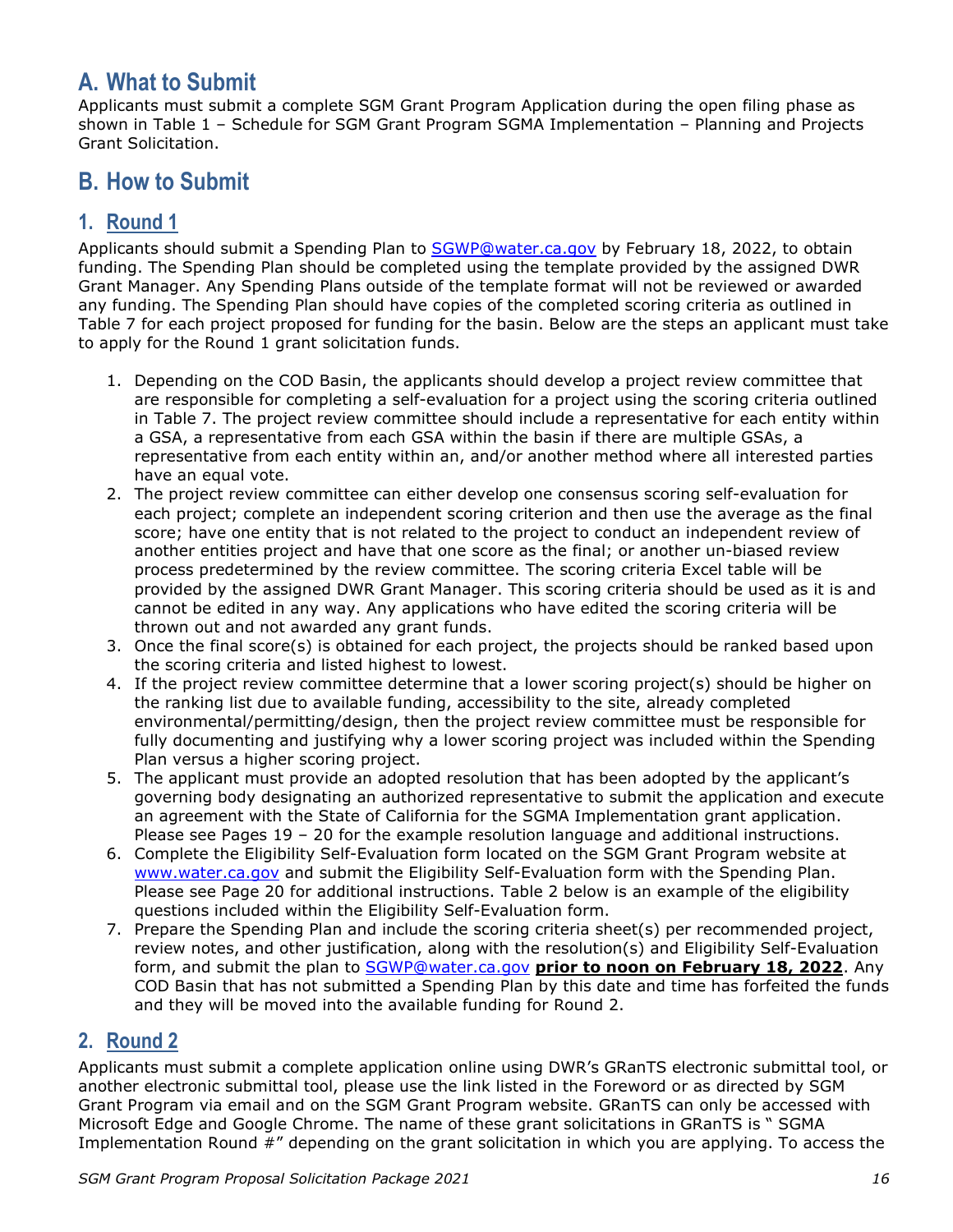application, applicants must register and have an account in GRanTS, or another online submittal tool, if they have not already done so. The online application will be available no later than the date specified on the Program website, according to Table 1. If an applicant has questions as to the content or the information requested in the grant solicitation, or questions or problems with GRanTS, please refer to the phone number or email listed in the Foreword.

When uploading an attachment in GRanTS, the following attachment title naming convention must be used: Att# SGM AttachmentName  $#$ ofTotal#, where "#ofTotal#" identifies the number of files that make up an attachment, where "#" is the number of a file and "Total#" is the total number of files submitted in the attachment. This naming convention will be repeated in more detail for each Attachment in the following pages.

File size for each attachment submitted via GRanTS is limited to 2 gigabytes (GB). Breaking documents into sections or chapters so that each are less than 2 GB will aid in uploading files. Acceptable file formats are: PDF, MS Word, MS Excel, or MS Project. However, DWR prefers and highly encourages applicants to use PDF files. All portions of the GRanTS application must be received in the open filing phase. Submittals received outside the open filing phase may not be reviewed or considered for funding. The GRanTS system will allow applicants to resubmit any attachments before the close of the open filing phase.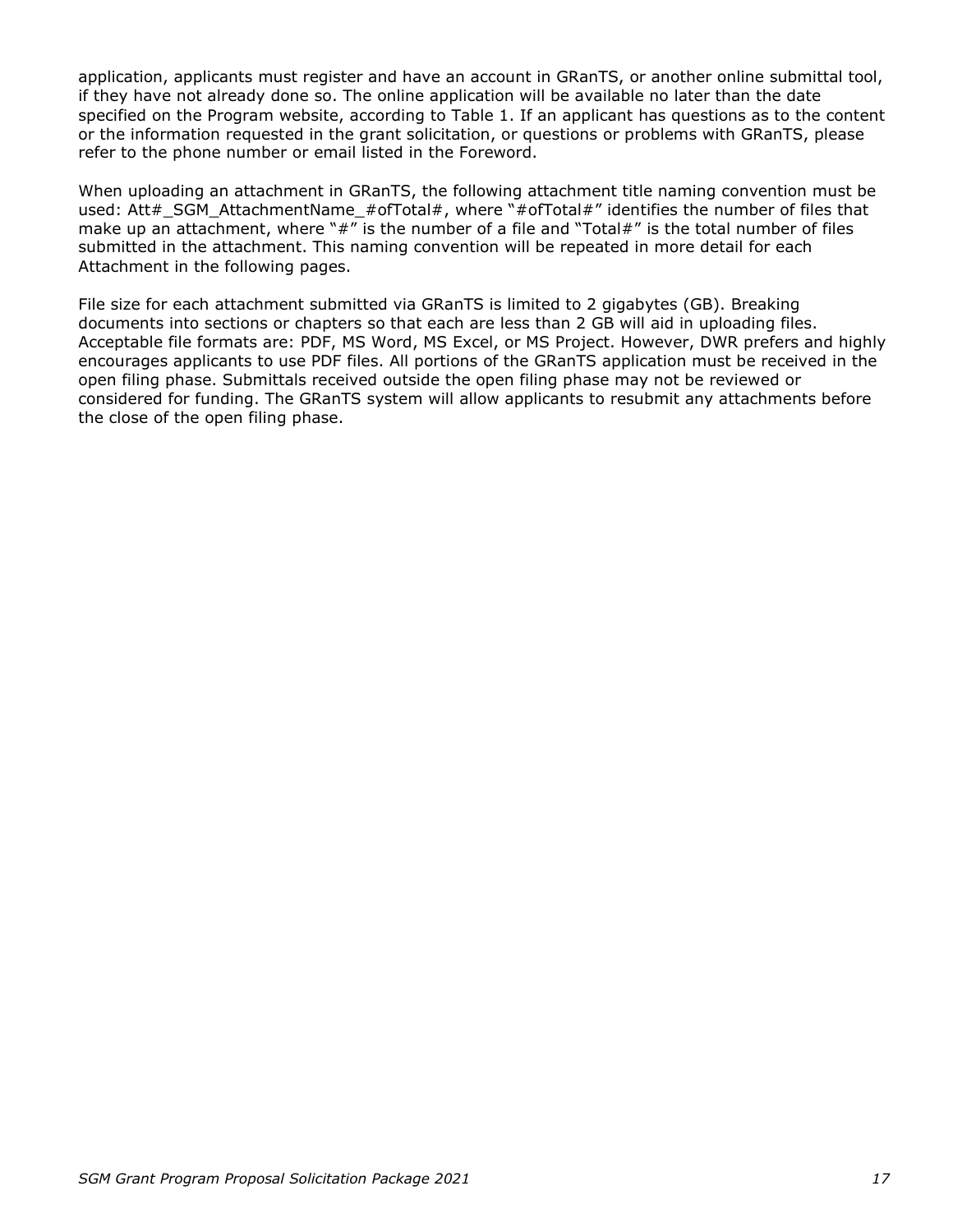*Note: The GRanTS, or other application tool, instruction is not for Round 1. All of the instructions listed below is not for Round 1; however, applicants for Round 1 will access certain tables in this section following the instructions listed above on Page 15. Please provide answers to only the questions listed in Table 3. Do not answer questions that appear on the screen in GRanTS that are not listed below, unless marked with an asterisk (\*). Please note that the application and/or review questions outlined in Tables 3 through 7 may be reworded, combined, or separated as the information is transferred into our online application tool (e.g., GRanTS or other application). SGM Grant Program staff may make clarifying or editorial changes to the application following approval. SGM Grant Program staff may also make changes to Tables 3 through 7 depending upon language outlined in future appropriations and legislative requirements. Tables 3 through 7 are subject to change depending on the final preparations of the review questionnaire. No substantive changes will be made to the evaluation criteria and scoring scheme.*

#### <span id="page-18-0"></span>**TABLE 3 – GRANT APPLICATION CHECKLIST (NOT FOR ROUND 1)**

#### **APPLICANT INFORMATION TAB**

*The following information is general and applies to the applicant and the overall proposal. Specific project information should be detailed on separate project component tabs provided in the GRanTS application. Applicants must enter all information listed in the Information Tab of this checklist (Table 3) along with any field marked with an asterisk (\*).*

Organization Name: Provide the name of the Agency/Organization responsible for submitting the application. Should the proposal be successful, this Agency/Organization will be the Grantee.

Point of Contact: Please type the First Name, Last Name, Email Address, Phone Number, Division Name, Address, City, State, and Zip of the Point of Contact person. Should the proposal be successful, this person will be the Point of Contact for the Agreement.

Point of Contact Position Title: Provide the title of the Point of Contact person. (Maximum Character Limit: 50)

Proposal Name: Provide the title of the proposal. This title cannot be changed for the life of the grant and **should NOT include the grant solicitation title anywhere**. (Maximum Character Limit: 50)

Proposal Objective: Provide the objective of the proposal. The objective should include the project description, purpose, goals, and targets of the proposed project. The reader should be able to understand what is being proposed (project description), where the project will be located, the purpose/why the project is needed, and how (goals and targets) those needs will be met. (Maximum Character Limit: 2,000)

#### **PROPOSAL BUDGET**

*For the proposal, the following budget items should be taken from Table 5A or 5B – Grant Proposal Summary Budget*

Other Contribution: Provide the amount of other funds (such as other State grants, Federal grants, etc.) not included in the categories as listed below. If there is no other contribution, enter zero. Other Contribution costs are not considered part of the total project cost.

Local Contribution (Cost Share): Provide the local cost share that will be committed to the Project. If none, enter zero.

Federal Contribution: Enter any Federal funds being used. If none, enter zero.

In-Kind Contribution: **Leave blank** and include all In-Kind Contributions in the Local Contribution above.

Grant Funds Requested: Please provide the amount of total grant funds requested. Amounts must be between \$1,000,000 and \$20,000,000. The amounts may be edited based upon Legislature approval of future appropriations.

Total Proposal Cost: Provide the total proposal cost, in dollars. This amount must agree with the total proposal cost shown in Attachment 3 Budget Table is the sum of the Local Contribution (Cost Share) and Grant Funds Requested.

**GEOGRAPHIC INFORMATION**

*GRanTS requests latitude and longitude in degrees, minutes, and seconds. You may use converters on the web, such as<https://www.fcc.gov/media/radio/dms-decimal>*

Latitude: Enter the latitude at the location that best represents the Project area. This should be taken from the center of the Project site.

Longitude: Enter the longitude at the location that best represents the Project area. This should be taken from the center of the Project site.

Longitude/Latitude Clarification: Only use if necessary to explain the location. (Maximum Character Limit: 250)

Location: Identify the approximate location that best represents the center of the Project area. Provide cross-streets or the closest main streets for reference. Provide City and County(-ies) the Project is located in for frame of reference. (Maximum Character Limit: 100)

County(-ies): Provide the County(ies) in which the Project is located.

Groundwater Basins: Provide the groundwater basin as listed in the current version of DWR Bulletin 118 [\(https://water.ca.gov/Programs/Groundwater-Management/Basin-Boundary-Modifications\)](https://water.ca.gov/Programs/Groundwater-Management/Basin-Boundary-Modifications) in which the Project is located. Only one application per basin is allowed.

Hydrologic Regions: Provide the hydrologic region in which the Project is located. For proposals covering multiple hydrologic regions, hold down the control key and select all that apply.

Watershed(s): Provide the name of the watershed(s) the groundwater basin underlies (Maximum Character Limit: 250)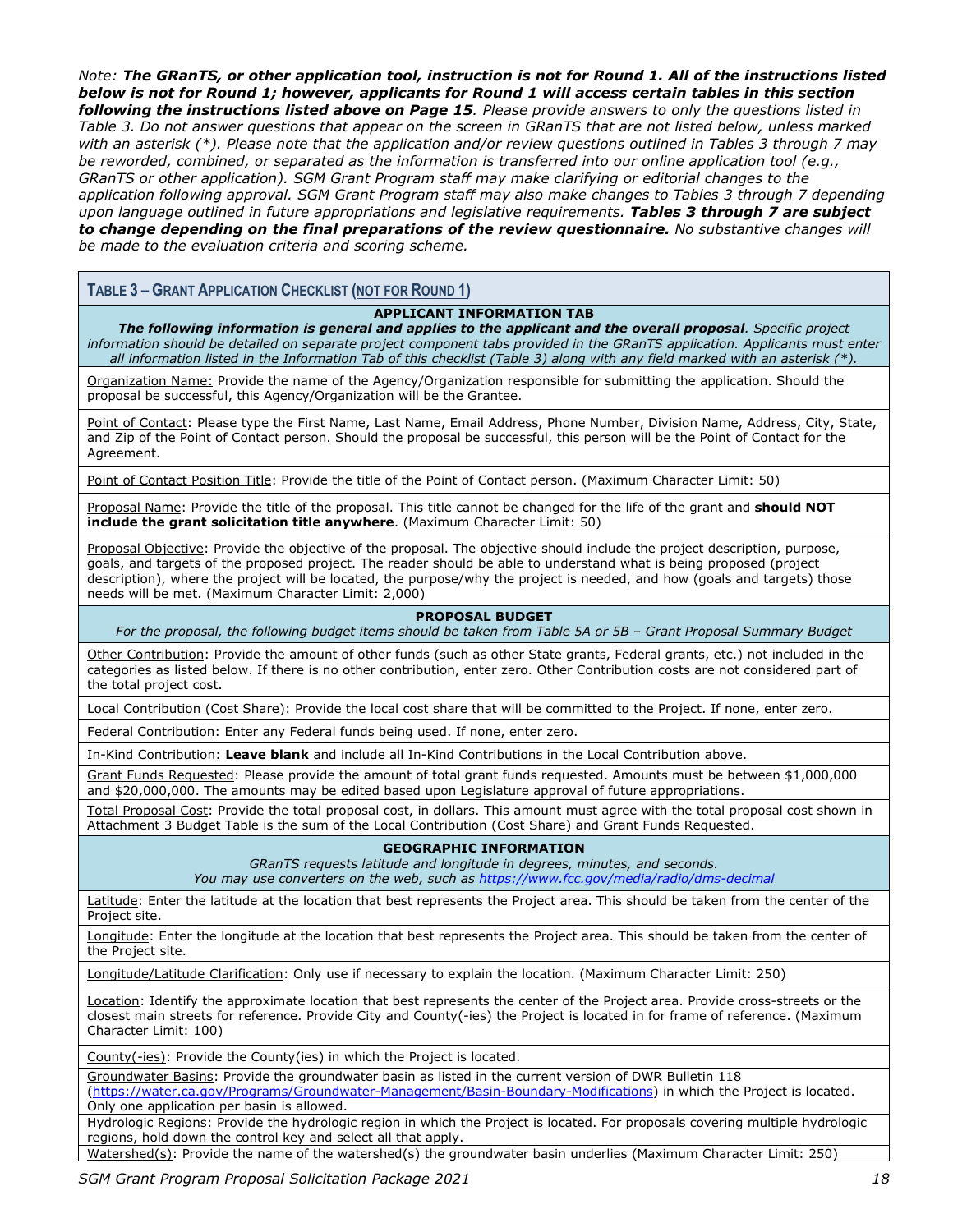#### **TABLE 3 – GRANT APPLICATION CHECKLIST (NOT FOR ROUND 1)**

A map of California watershed can be found at the following link: [https://www.conservation.ca.gov/dlrp/grant](https://www.conservation.ca.gov/dlrp/grant-programs/watershed/Documents/CALFED_Watershed_Map%5b1%5d.pdf)[programs/watershed/Documents/CALFED\\_Watershed\\_Map\[1\].pdf.](https://www.conservation.ca.gov/dlrp/grant-programs/watershed/Documents/CALFED_Watershed_Map%5b1%5d.pdf) If the groundwater basin covers multiple watersheds, you may only provide one "Unique Watershed Number" as listed on the watershed map and should be the one that the majority of the Project is located.

#### **LEGISLATIVE INFORMATION**

Enter the State Assembly, State Senate, and U.S. Congressional Districts in which the groundwater basin is located. For proposals covering multiple State Assembly, State Senate, and U.S. Congressional Districts, hold the control key down and select all that apply. Maps of these districts are found at:

[http://www.legislature.ca.gov/legislators\\_and\\_districts/legislators/your\\_legislator.html.](http://www.legislature.ca.gov/legislators_and_districts/legislators/your_legislator.html)

**PROJECTS TAB**

*This section contains information about the project contained in the Proposal. Applicants must enter all information listed in the Projects Tab of this Checklist (Table 3) along with any field marked with an asterisk (\*).*

#### **PROJECT INFORMATION**

Project Name: Provide the title of the Project (Maximum Character Limit: 150) DO NOT include the solicitation name in the Project name (e.g., SGMA Implementation). The Project name will remain the same for the life of the grant and must match identically with all invoices and timesheets that will be provided in invoicing if the Project is selected for funding.

Implementing Organization: This should be GSAs, member agencies of GSAs, an entity that represents a GSA(s) (which can include public agencies, non-profit organizations, public utilities, federally recognized Indian Tribes, State Indian Tribes listed on the Native American Heritage Commission's Tribal Consultation list, or mutual water companies), and agencies with an Alternative to a GSP.

Secondary Implementing Organization: Not applicable to this solicitation

Proposed Start Date: This date includes local cost share and reimbursement; therefore, the Start Date should be after the date the 2021 Guidelines and PSP were approved (approximately December 24, 2021).

Proposed End Date: This is the last date that funds can be reimbursed for the Project; therefore, the End Date should be before June 30, 2025 (end date could be subject to change based upon legislative approval of future appropriations).

Scope of Work: Describe the type(s) of work proposed and task(s) needed to complete work. (Maximum Character Limit: 450)

Project Description: Provide a generalized description of the proposed Project. Provide the need the Project will meet and how the proposed Project will meet the need(s). (Maximum Character Limit: 1,000)

Project Objective: Provide a description of the proposed Project's objectives, the goals and targets needed to meet those objectives, and how the proposed Project will meet those. (Maximum Character Limit: 500)

#### **PROJECT BENEFITS INFORMATION**

Benefit Level: Leave blank.

Benefit Type: Leave blank.

Benefit: Leave blank.

Description: Leave blank.

Measurement: Leave blank.

#### **PROJECT BUDGET**

*The following budget items should be taken from the Grant Proposal Summary Budget*

If only one Project (no components) is being proposed, use the "Copy Budget data from Applicant Info" feature to populate previously entered data. Otherwise, enter individual budget items for each Project component in the same manner as described for the Applicant Information Tab. The sum of the budget items must agree with the total project budget.

#### **GEOGRAPHIC INFORMATION**

Enter the geographical information for each individual Project and Project component location (latitude and longitude in degrees, minutes, and seconds).

#### **LEGISLATIVE INFORMATION** *(Note: for each Project component; different from Applicant Information)*

If only one Project is being proposed, use the "Copy Legislative data from Applicant Info" feature to populate previously entered data. Otherwise, enter legislature information for each Project component in the same manner as described for the Applicant Information Tab. For projects covering more than one district, hold the control key down and select all that apply.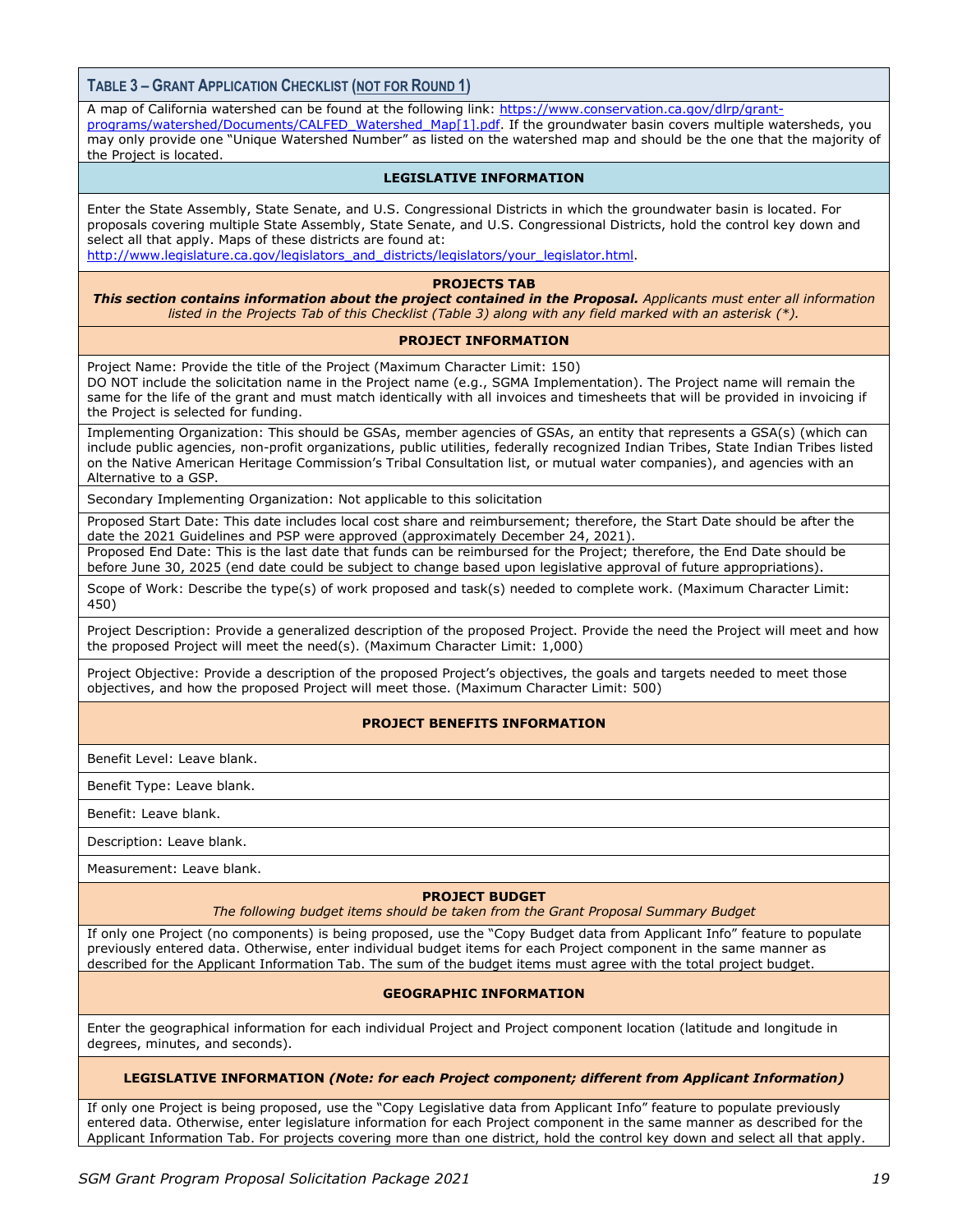#### **TABLE 3 – GRANT APPLICATION CHECKLIST (NOT FOR ROUND 1)**

#### **QUESTIONS TAB**

*The answers to these questions will be used in processing the application and determining eligibility and completeness.*

Q.1. Project Description: Provide a brief abstract of the proposal. This abstract must provide an overview of the proposal including the main issues and priorities addressed in the proposal. (25 words or less)

Q.2. Previous Funding: Has the applicant received prior funding through another grant source? If so, identify the source and amount of funding provided for the Project.

Q.3. Project Representatives: Provide the name and details of the Project Director who is responsible for signing and executing the Agreement for the applicant. This is the authorized person as outlined within the adopted resolution and the title within the adopted resolution must align with the title provided here. Persons that are contractors/consultants or their subs cannot be listed as the Project Director. Other entities included in the GSA can be listed here.

Q.4. Project Manager: Provide the name, title, and contact information of the Project Manager from the applicant agency or organization that will be the day-to-day contact on this application. This person must be an employee of the applicant agency and cannot be contactors/consultants or their subs.

Q.5. Eligibility: Has the applicant met the requirements listed within the 2021 Guidelines and submitted the Eligibility Criteria Self-Certification form?

Q.5.1. Is the proposed Project consistent with the goals within the GSP or Alternative to a GSP?

Q.6. Eligibility: To satisfy SB 985 requirements, all stormwater and dry weather capture projects must be listed in a SWRP or approved FE-SWRP that is consistent with the relevant code provisions enacted by SB 985 (Water Code §10562 (b)(7)) as determined by the State Water Board. The SWRP or FE-SWRP must be incorporated within the local Integrated Regional Water Management Plan (IRWMP). The definition of a stormwater and dry weather capture project is provided within Appendix B of the 2021 Guidelines.

Q7. Underrepresented Community Assistance: Will the Project benefit an Underrepresented Community?

Q.7.1.: If so, how much of the funds requested will directly benefit the Underrepresented Community?

Q.7.2: How much of the funds being requested will benefit an SDAC?

Q.8. Certification: By submitting the application, the applicant and its authorized representative are certifying that:

- a) The applicant is an eligible entity;
- b) He/She/They is/are aware that any attachment exceeding the page limit listed in the attachment templates will NOT be reviewed;
- c) He/She/They is/are aware that, once the proposal is submitted in GRanTS, any privacy rights and other confidentiality protections offered by law with respect to the application package and project location are waived;
- d) He/She/They is/are aware that, if the proposed Project is chosen for funding, any privacy rights and other confidentiality protections offered by law with respect to any portion of the grant (including the Agreement, all deliverables, all invoices, and backup documentation supporting the invoices, and all reporting requirements outlined within the agreement) are waived;
- e) He/She/They agrees/agree to the Start and End Dates provided in this application and will complete the project within the dates provided; and
- f) **He/She/They, and their attorney, has/have read and agrees to all the Terms and Conditions of the Agreement template**.

#### **CLIMATE RISK IN INVESTMENTS TAB**

*The answers to these questions will be used in surveying Program applicants.*

Q.9. Climate: Does the organization have a primary point of contact for climate change? (Yes/No. If yes, who is it and to what position in the organization does that person report?)

Q.10. Climate: Does the organization have a strategic business plan that considers climate change? (Yes/No. If yes, please submit a copy.)

Q.11. Climate: Has the organization adopted any policies or made any formal public statements about climate change? (Yes/No. If yes, please submit a copy.)

Q.12. Climate: Has the organization conducted a climate change vulnerability assessment? (Yes/No. If yes, please submit a copy.)

Q.13. Climate: How would you describe your organization's capacity to adapt to the impacts of climate change? (Open ended; one to three paragraphs.)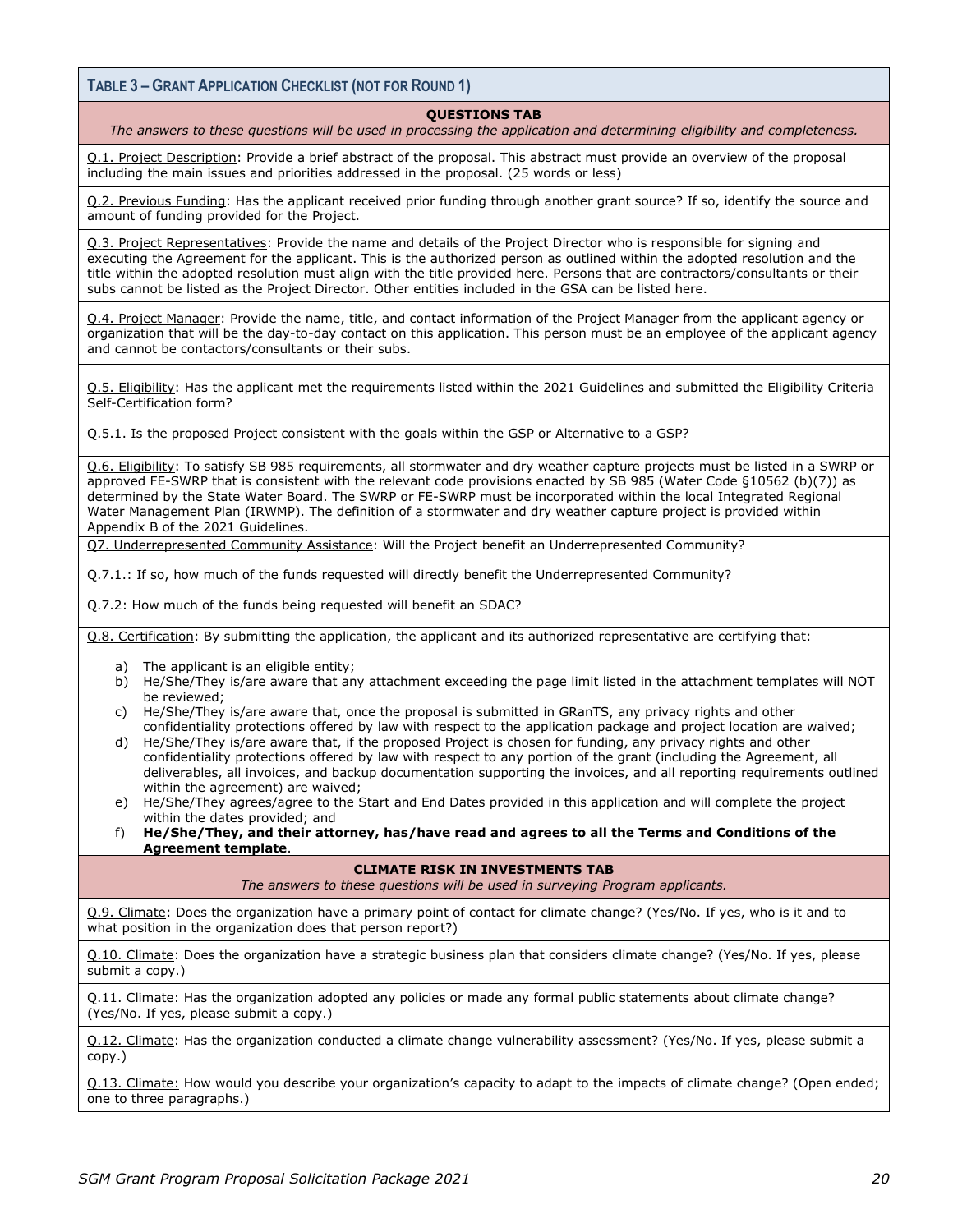| <b>ATTACHMENTS</b><br><b>TAB</b> | Provide the attachments listed below by attaching files to the GRanTS application. When attaching files,<br>please use the naming convention found in Section V.B of this PSP. Requirements for information to be<br>included in these attachments are found in Section V.B.2 of this PSP or in the supplied templates. |
|----------------------------------|-------------------------------------------------------------------------------------------------------------------------------------------------------------------------------------------------------------------------------------------------------------------------------------------------------------------------|
| <b>ATTACHMENT#</b>               | <b>ATTACHMENT TITLE</b>                                                                                                                                                                                                                                                                                                 |
| Attachment 1                     | Authorizing Documentation (e.g., adopted resolution using example provided on Page 18)                                                                                                                                                                                                                                  |
| Attachment 2                     | Eligibility Criteria Self-Certification Form                                                                                                                                                                                                                                                                            |
| Attachment 3                     | Work Plan (Applicant MUST use supplied template)                                                                                                                                                                                                                                                                        |
| Attachment 4                     | Maps, supporting letters, figures, tables, or budget backup documentation (Optional)                                                                                                                                                                                                                                    |

### *ATTACHMENTS TAB INSTRUCTIONS (not for Round 1)*

Within the Attachments Tab, applicants are required to submit up to three attachments, as applicable, to complete the SGMA Implementation grant solicitation application. A discussion of each attachment is provided below. Attachments 1 and 2 (Authorizing Documentation and Eligibility Criteria Self-Certification Form) are mandatory and provide backup documentation for the eligibility of an applicant. Attachments 3 (Work Plan) is also mandatory and will be scored during the application review based upon the applicant using the templates provided on the Program website.

### *ATTACHMENT 1. AUTHORIZING DOCUMENTATION*

For the "AttachmentName" in the naming convention of GRanTS, use the following for this attachment:

Att1\_SGM\_AuthDoc\_#of#".

The applicant must provide an adopted resolution that has been adopted by the applicant's governing body designating an authorized representative to submit the application and execute an agreement with the State of California for the SGMA Implementation grant application. An adopted resolution must be provided before DWR can enter into an agreement with the Grantee. If a resolution cannot be adopted prior to the application submittal, a draft can be submitted with a note of when an adopted resolution is expected.

If an entity is acting on behalf of a GSA, then an adopted resolution from the GSA is required authorizing the applicant entity to act in such a role. Furthermore, a resolution is required by the entity acting as applicant stating authorization to work on behalf of the GSA. Therefore, no less than two adopted resolutions are required for the application and grant execution.

The following text box provides an example of the resolution that must be submitted to fulfill this requirement.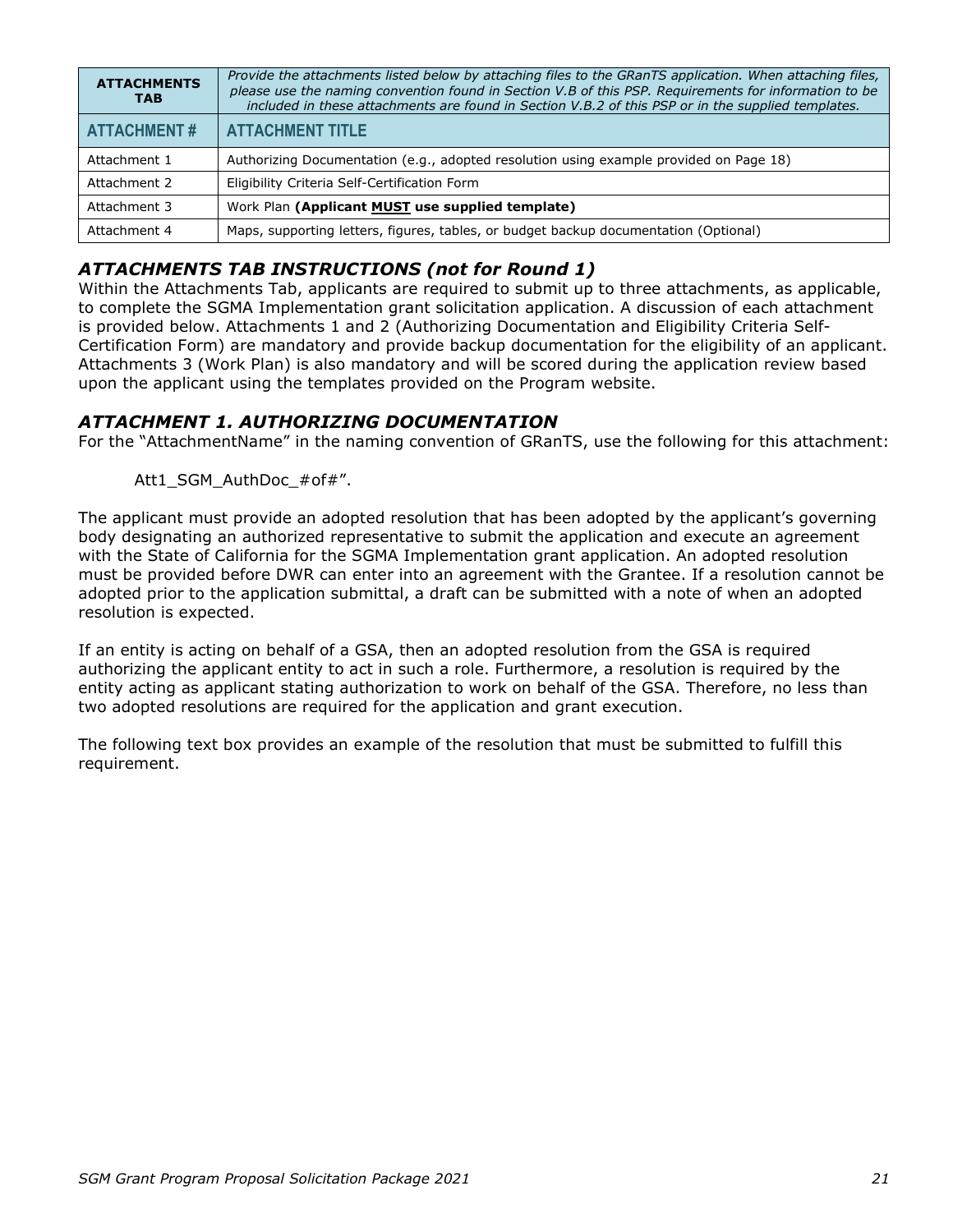#### RESOLUTION NO.

Resolved by the <*Insert Name of Applicant Governing Body*>, that an application be made to the California Department of Water Resources to obtain a grant under the 2021 Sustainable Groundwater Management (SGM) Grant Program SGMA Implementation Round *<insert funding round>*Grant pursuant to the California Drought, Water, Parks, Climate, Coastal Protection, and Outdoor Access For All Act of 2018 (Proposition 68) (Pub. Resource Code, § 80000 et seq.) and the California Budget Act of 2021 (Stats. 2021, ch. 240, § 80) and to enter into an agreement to receive a grant for the: <*Insert Project Name*>. The <*Insert title of Authorized Applicant Official*> of the <*Insert Name of Applicant*>, or designee, is hereby authorized and directed to prepare the necessary data, conduct investigations, file such application, and execute a grant agreement and any future amendments (if required), submit invoices, and submit any reporting requirements with the California Department of Water Resources. Passed and adopted at a meeting of the <*Insert Name of Applicant*> on <*Insert date*>.

| Authorized Original Signature: |  |
|--------------------------------|--|
| Printed Name:                  |  |
| Title:                         |  |

Clerk/Secretary:

#### **CERTIFICATION**

I do hereby certify that the foregoing is a full, true, and correct copy of a resolution duly and regularly adopted at a meeting of the <*Insert Name of Applicant*> held on <*Insert date*>.

**Clerk/Secretary:**

DWR highly recommends you follow this language verbatim to ensure that the resolution is sufficient to execute an agreement, execute future amendments (if required), submit invoices, and submit all reporting requirements. *Any deviation from this template may result in a delay in executing the Agreement and beginning the Project*.

#### *ATTACHMENT 2. ELIGIBILITY CRITERIA SELF-CERTIFICATION FORM*

For the "AttachmentName" in the naming convention of GRanTS, use the following for this attachment:

"Att2\_SGM\_EligDoc\_#of#".

The applicant must use the form located on the Program website [\(www.water.ca.gov/sgmgrants\)](http://www.water.ca.gov/sgmgrants) and upload the completed form as Attachment 2. Details for the eligibility criteria can be found in Section III.C. of the 2021 Guidelines.

#### *ATTACHMENT 3. WORK PLAN (not for Round 1)*

For the "AttachmentName" in the naming convention of GRanTS, use the following for this attachment:

"Att3 SGM WrkPlan #of#".

Attachment 3 must contain the Project description, a Scope of Work, one budget summary table, and one schedule table. The budget categories, schedule tasks, and scope of work must align with one another. The Work Plan template should be downloaded from the Program webpage at [www.water.ca.gov/sgmgrants.](http://www.water.ca.gov/sgmgrants)

The Work Plan **MUST NOT EXCEED** the page limits as detailed in Table 4 below. Pages must use a minimum Arial, 10-point type font. Anything greater than the maximum allowed page will not be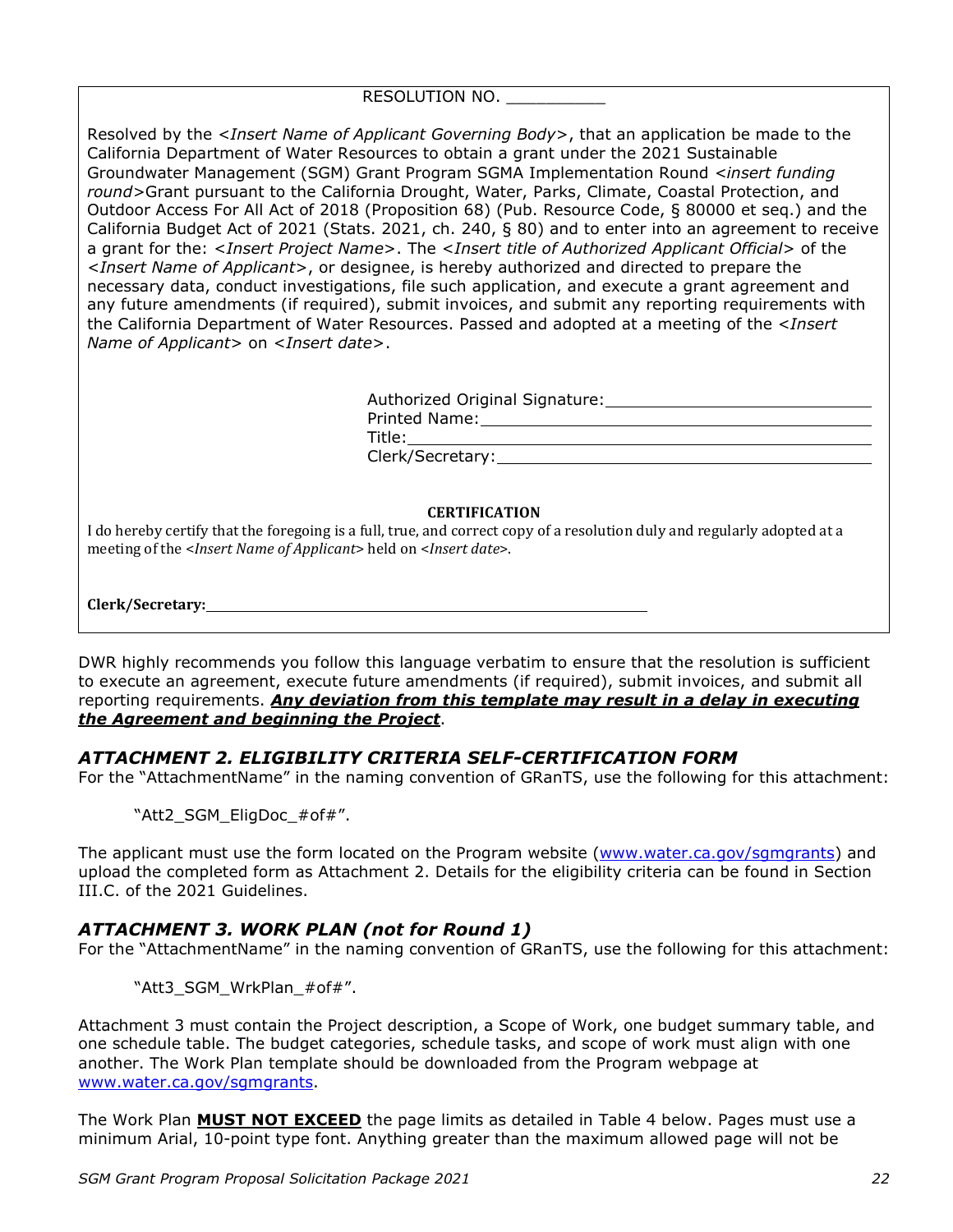reviewed or used in our scoring of the application. Maps, supporting letters, or figures should NOT be included within the Work Plan document and should be uploaded separately. There is no limit to the maps, supporting letters, figures, or tables. Please refer to the template for specific details that should be included. An outline and general description are provided in the table below. **Any changes made to the Word template will not be reviewed or scored by DWR technical staff.**

#### <span id="page-23-0"></span>**TABLE 4 – WORK PLAN TEMPLATE OUTLINE**

| <b>Section Title</b>                         | <b>Section Description</b>                                                                                                                                                                                                                                                                                                                                                                                                                                                                                                                                              | <b>Maximum</b><br>Page<br>Limit           |
|----------------------------------------------|-------------------------------------------------------------------------------------------------------------------------------------------------------------------------------------------------------------------------------------------------------------------------------------------------------------------------------------------------------------------------------------------------------------------------------------------------------------------------------------------------------------------------------------------------------------------------|-------------------------------------------|
| <b>GENERAL PROJECT</b><br><b>DESCRIPTION</b> | Provide a narrative description of the proposed Project (or<br>component), a brief description of the groundwater basin from the<br>GSP, and a description of communities served by the Project. Describe<br>how the Project (or component) will help to meet or meet the<br>sustainability goal(s) outlined in the GSP or Alternative to a GSP.<br>Provide the goal(s) and target(s) using quantifiable benefits only (e.g.,<br>acre-feet per year (AFY) captured, AFY recharged, etc.). Other benefits<br>can be discussed but will not increase your score.          | 4 PAGES<br><b>PER</b><br><b>COMPONENT</b> |
| <b>SCOPE OF WORK</b><br>AND DELIVERABLES     | Descriptions of the anticipated tasks necessary to complete the<br>proposal. Tasks should be organized by the budget categories, as<br>indicated in the template. Each task identified in the proposal must<br>have a minimum of one deliverable. Deliverables should be actual work<br>products that can be submitted to DWR.                                                                                                                                                                                                                                          | 2 PAGES<br><b>PER</b><br><b>COMPONENT</b> |
| <b>BUDGET</b>                                | In the table provided in the template, provide the estimated costs for<br>each budget category. If the Project has components, the budget<br>summary is an estimate per component only. This is a summary<br>budget only. If desired, backup documentation for the cost estimates<br>can be provided in a separate document along with the maps, figures,<br>or tables. Local Cost Share (aka. Matching Funds) are not required.<br>However, additional points will be provided for those who provide Local<br>Cost Share at a minimum of 5% of the total project cost. | $\mathcal{P}$                             |
| <b>SCHEDULE</b>                              | In the table provided in the template, provide a schedule for each<br>budget category showing the sequence and timing of each of the tasks<br>and subtasks, depending on how the tasks and subtasks are outlined<br>in the Work Plan's Scope of Work and Deliverables and Budget table.                                                                                                                                                                                                                                                                                 | 2                                         |

Use Table 5: Proposal Summary Budget Table (Table 5A, No Components) or Component Summary Budget (Table 5B, Multiple Components). Costs must be broken down consistent with how tasks are presented in the Scope of Work section of the Work Plan. For example, if the Scope of Work describes projects at the task and subtask level, the budget must also present costs at the task and subtask level.

**NOTE:** the maximum grant administration budget cannot exceed 10% and the maximum construction administration budget cannot exceed 15% of the requested grant funds. Grantees shall invoice and report on a quarterly basis only. The technical assistance provider may invoice and report on a monthly basis.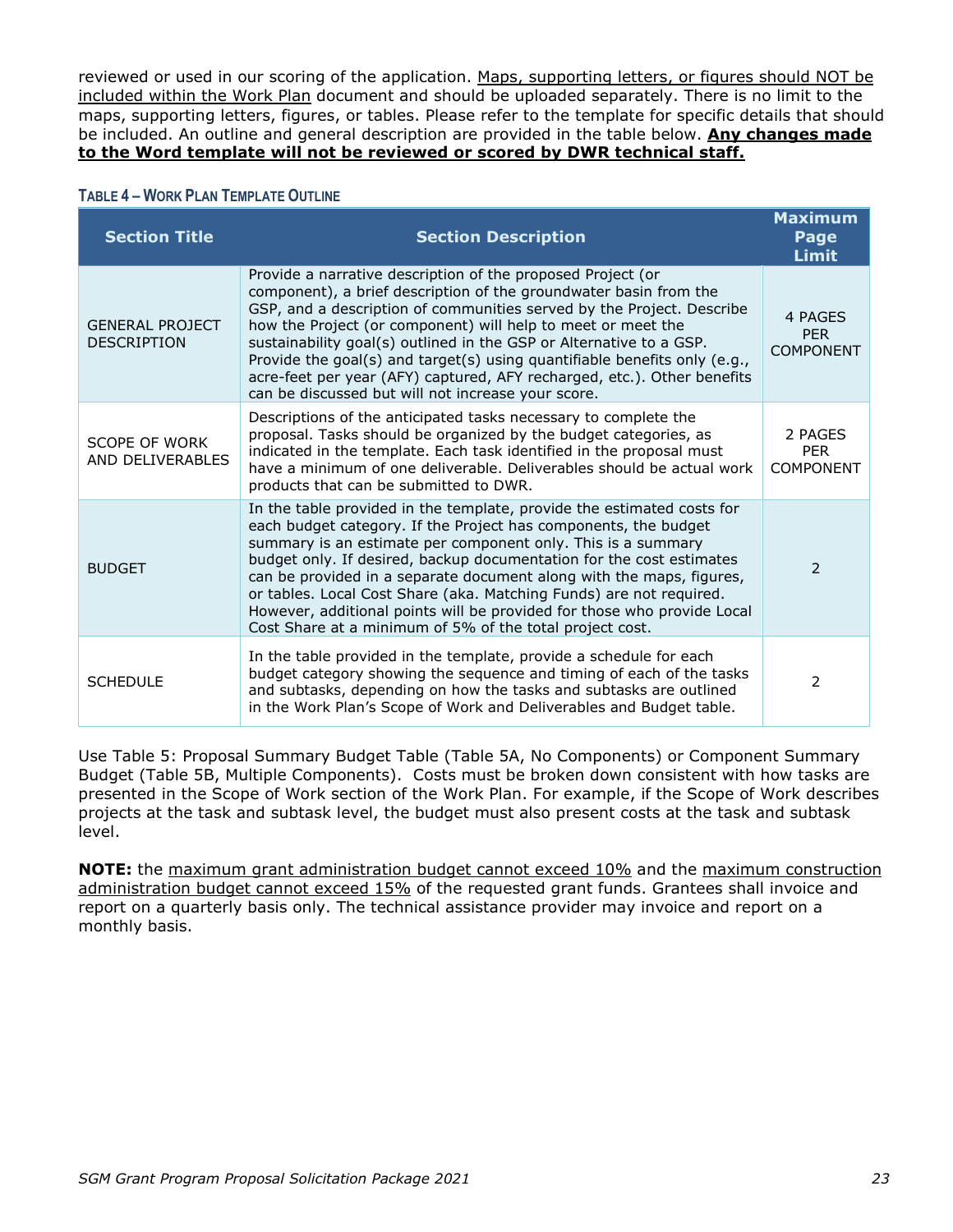#### *Grant Proposal Summary Budget*

<span id="page-24-0"></span>If there are no components to the proposal, Table 5A should be used. **TABLE 5A – GRANT PROPOSAL SUMMARY BUDGET (NO COMPONENTS)** GRANT PROPOSAL TITLE:

| Budget Categories <sup>1</sup>                                 | (a)<br><b>Requested Grant</b><br>Amount | (b)<br>Local Cost Share:<br>Non-State Fund<br>Source <sup>2</sup> | (c)<br><b>Total Cost</b> | (d)<br>% Local Cost Share<br>(Col (b))/(Col (c)) |
|----------------------------------------------------------------|-----------------------------------------|-------------------------------------------------------------------|--------------------------|--------------------------------------------------|
| (a) Grant Administration                                       | \$0                                     | \$0                                                               | \$0                      |                                                  |
| (b) Planning / Design / Environmental                          | \$0                                     | \$0                                                               | \$0                      |                                                  |
| (c) Construction / Implementation                              | \$0                                     | \$0                                                               | \$0                      |                                                  |
| (d) Monitoring / Assessment                                    | \$0                                     | \$0                                                               | \$0                      |                                                  |
| (e) Interested Parties Outreach / Public<br>Education          | \$0                                     | \$0                                                               | \$0                      |                                                  |
| <b>Grand Total</b><br>Sum rows (a) through (e) for each column | \$0                                     | \$0                                                               | \$0                      | 0%                                               |

 $1$  Only these Budget Categories shall be used. Tasks can be added for more detail. If any Budget Category is edited, the budget will not be scored.

<sup>2</sup> List sources of funding: *Use as much space as required here. If reporting Local Cost Share, Local Cost Share is calculated based on the total*  project cost (grant amount plus match), not the grant amount. Local Cost Share will not be included in the Agreement, if awarded, and will only *be used as a tool for scoring the grant application.*

If there are components, Table 5B should be used.

#### <span id="page-24-1"></span>**TABLE 5B – GRANT PROPOSAL SUMMARY BUDGET (MULTIPLE COMPONENTS) GRANT PROPOSAL TITLE:**

| Budget Categories <sup>1</sup>                                 | (a)<br><b>Requested Grant</b><br>Amount | (b)<br>Local Cost Share:<br>Non-State Fund<br>Source <sup>2</sup> | (c)<br><b>Total Cost</b> | (d)<br>% Local Cost Share<br>(Col(b)/Col(c)) |
|----------------------------------------------------------------|-----------------------------------------|-------------------------------------------------------------------|--------------------------|----------------------------------------------|
| Component 1 Grant Administration                               | \$0                                     | \$0                                                               | \$0                      |                                              |
| Component 2: Title                                             | \$0                                     | \$0                                                               | \$0                      |                                              |
| Component 3: Title                                             | \$0                                     | \$0                                                               | \$0                      |                                              |
| Component n: Title                                             | \$0                                     | \$0                                                               | \$0                      |                                              |
| <b>Grand Total</b><br>Sum rows (1) through (n) for each column | \$0                                     | \$0                                                               | \$0                      | %                                            |

<sup>1</sup> These components are shown here for example purpose only. Actual number of components may vary.<br><sup>2</sup> List sources of funding: *Use as much space as required. Local Cost Share is calculated based on the total project cos match),* not *the grant amount. Local Cost Share will not be included in the Agreement, if awarded, and will only be used as a tool for scoring the grant application.*

#### *Grant Proposal Summary Schedule*

The schedule should show the sequence and timing of each of the tasks and subtasks, depending on how the tasks and subtasks are outlined in the Scope of Work and Budget table. Please use Table 6A for applications without components and Table 6B for applications with multiple components.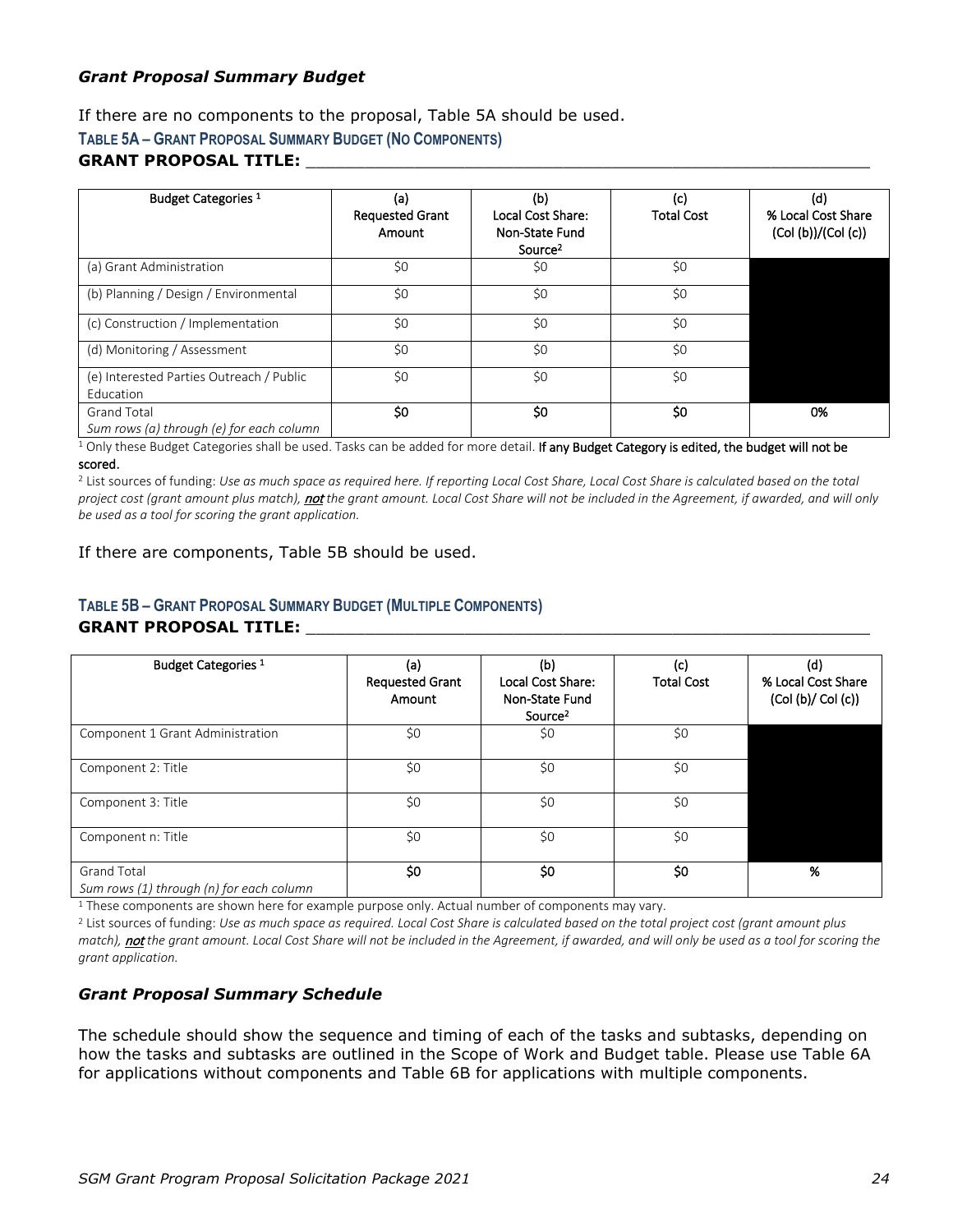The proposal dates within the proposal must start and end at the following dates:

- Start Date **Reimbursable grant funds begin after the date the 2021 Guidelines and** PSP are approved (anticipated for December 17, 2021).
- Work Completion Date All work, including final invoicing and reporting and retention invoice, must be completed on or before June 30, 2025. Actual end date may be edited based upon future appropriations and legislature approvals.

The dates within the Schedule cannot be before the Start Date listed above or after the Work Completion Date. The Work Completion Date is the date that all deliverables and invoices are submitted to DWR and approved by the DWR Grant Manager. The Work Completion Date IS NOT the construction end date. Absolutely no work will be reimbursed or reported as local cost share after the Work Completion Date.

<span id="page-25-0"></span>**TABLE 6A – GRANT PROPOSAL SCHEDULE (NO COMPONENTS)**

#### **GRANT PROPOSAL TITLE:** \_\_\_\_\_\_\_\_\_\_\_\_\_\_\_\_\_\_\_\_\_\_\_\_\_\_\_\_\_\_\_\_\_\_\_\_\_\_\_\_\_\_\_\_\_\_\_\_\_\_\_\_\_\_\_\_\_

| Categories                                         | <b>Start Date</b><br>(Earliest Start Date) | <b>End Date</b><br>(Latest End Date) |
|----------------------------------------------------|--------------------------------------------|--------------------------------------|
| (a) Grant Agreement Administration                 |                                            |                                      |
| Task n. xx                                         |                                            |                                      |
| (b) Planning / Design / Environmental              |                                            |                                      |
| Task n. xx                                         |                                            |                                      |
| (c) Construction / Implementation                  |                                            |                                      |
| Task n. xx                                         |                                            |                                      |
| (d) Monitoring / Assessment                        |                                            |                                      |
| Task n. xx                                         |                                            |                                      |
| (e) Interested parties Outreach / Public Education |                                            |                                      |
| Task n. xx                                         |                                            |                                      |
|                                                    |                                            |                                      |

#### <span id="page-25-1"></span>**TABLE 6B – GRANT PROPOSAL SCHEDULE (MULTIPLE COMPONENTS)**

#### **GRANT PROPOSAL TITLE:** \_\_\_\_\_\_\_\_\_\_\_\_\_\_\_\_\_\_\_\_\_\_\_\_\_\_\_\_\_\_\_\_\_\_\_\_\_\_\_\_\_\_\_\_\_\_\_\_\_\_\_\_\_\_\_\_\_ **COMPONENT TITLE:** \_\_\_\_\_\_\_\_\_\_\_\_\_\_\_\_\_\_\_\_\_\_\_\_\_\_\_\_\_\_\_\_\_\_\_\_\_\_\_\_\_\_\_\_\_\_\_\_\_\_\_\_\_\_\_\_\_\_\_\_\_\_

| Categories                                         | <b>Start Date</b>          | <b>End Date</b>        |
|----------------------------------------------------|----------------------------|------------------------|
| <b>Component 1: Grant Agreement Administration</b> | <b>Earliest Start Date</b> | <b>Latest End Date</b> |
| (a) Grant Agreement Administration                 |                            |                        |
| Task 1. xx                                         |                            |                        |
| Task n. xx                                         |                            |                        |
| Component 2: Title                                 | <b>Earliest Start Date</b> | Latest End Date        |
| (a) Component Administration                       |                            |                        |
| Task 1. xx                                         |                            |                        |
| Task n. xx                                         |                            |                        |
| (b) Planning / Design / Environmental              |                            |                        |
| Task 1. xx                                         |                            |                        |
| Task n. xx                                         |                            |                        |
| (c) Construction / Implementation                  |                            |                        |
| Task 1. xx                                         |                            |                        |
| Task n. xx                                         |                            |                        |
| (d) Monitoring / Assessment                        |                            |                        |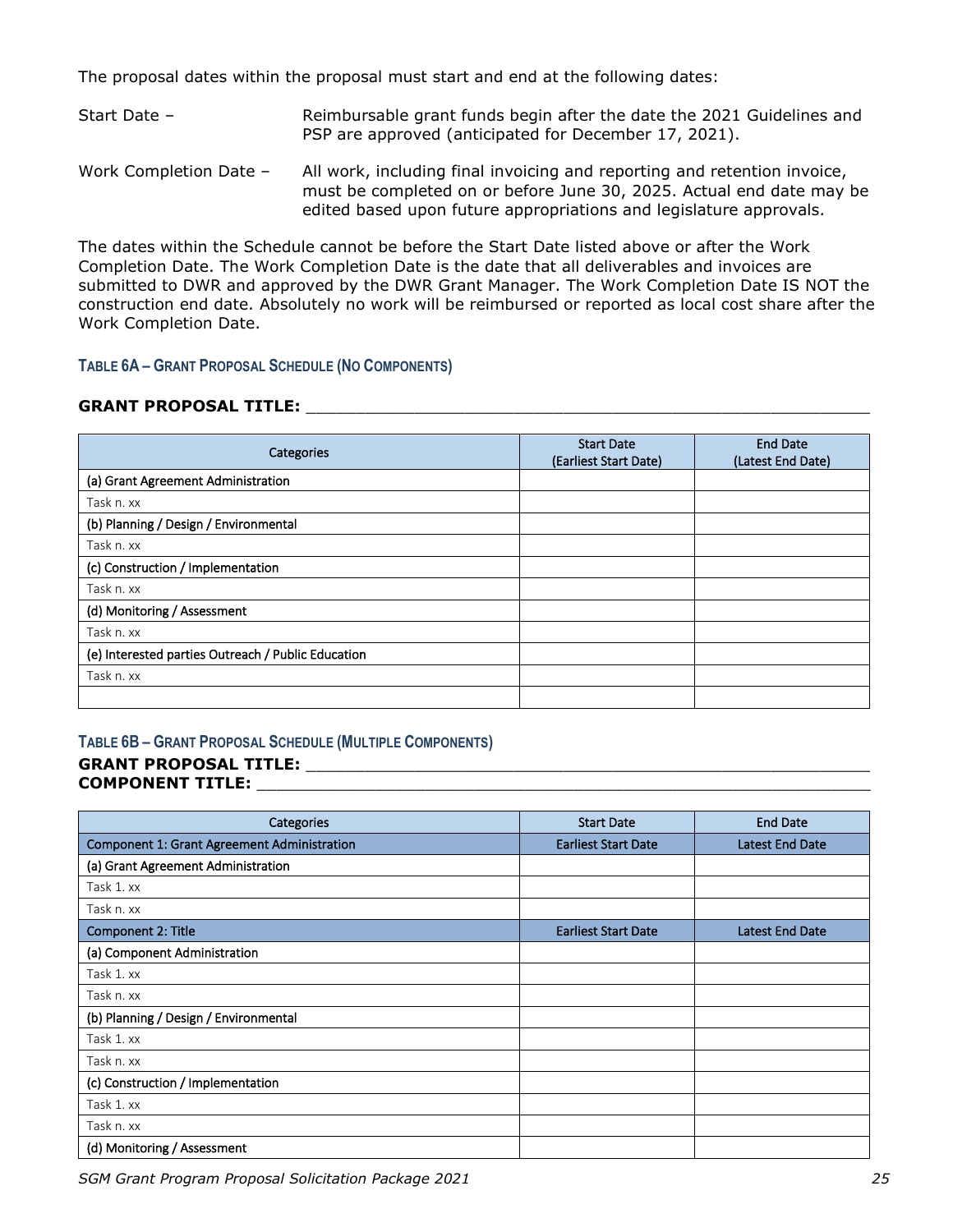| Categories                                         | <b>Start Date</b>          | <b>End Date</b>        |
|----------------------------------------------------|----------------------------|------------------------|
| Task 1. xx                                         |                            |                        |
| Task n. xx                                         |                            |                        |
| (e) Stakeholder Outreach / Public Education        |                            |                        |
| Task 1. xx                                         |                            |                        |
| Task n. xx                                         |                            |                        |
| Component n: Title                                 | <b>Earliest Start Date</b> | <b>Latest End Date</b> |
| (a) Component Administration                       |                            |                        |
| Task 1. xx                                         |                            |                        |
| Task n. xx                                         |                            |                        |
| (b) Planning / Design / Environmental              |                            |                        |
| Task 1. xx                                         |                            |                        |
| Task n. xx                                         |                            |                        |
| (c) Construction / Implementation                  |                            |                        |
| Task 1. xx                                         |                            |                        |
| Task n. xx                                         |                            |                        |
| (d) Monitoring / Assessment                        |                            |                        |
| Task 1. xx                                         |                            |                        |
| Task n. xx                                         |                            |                        |
| (e) Interested parties Outreach / Public Education |                            |                        |
| Task 1. xx                                         |                            |                        |
| Task n. xx                                         |                            |                        |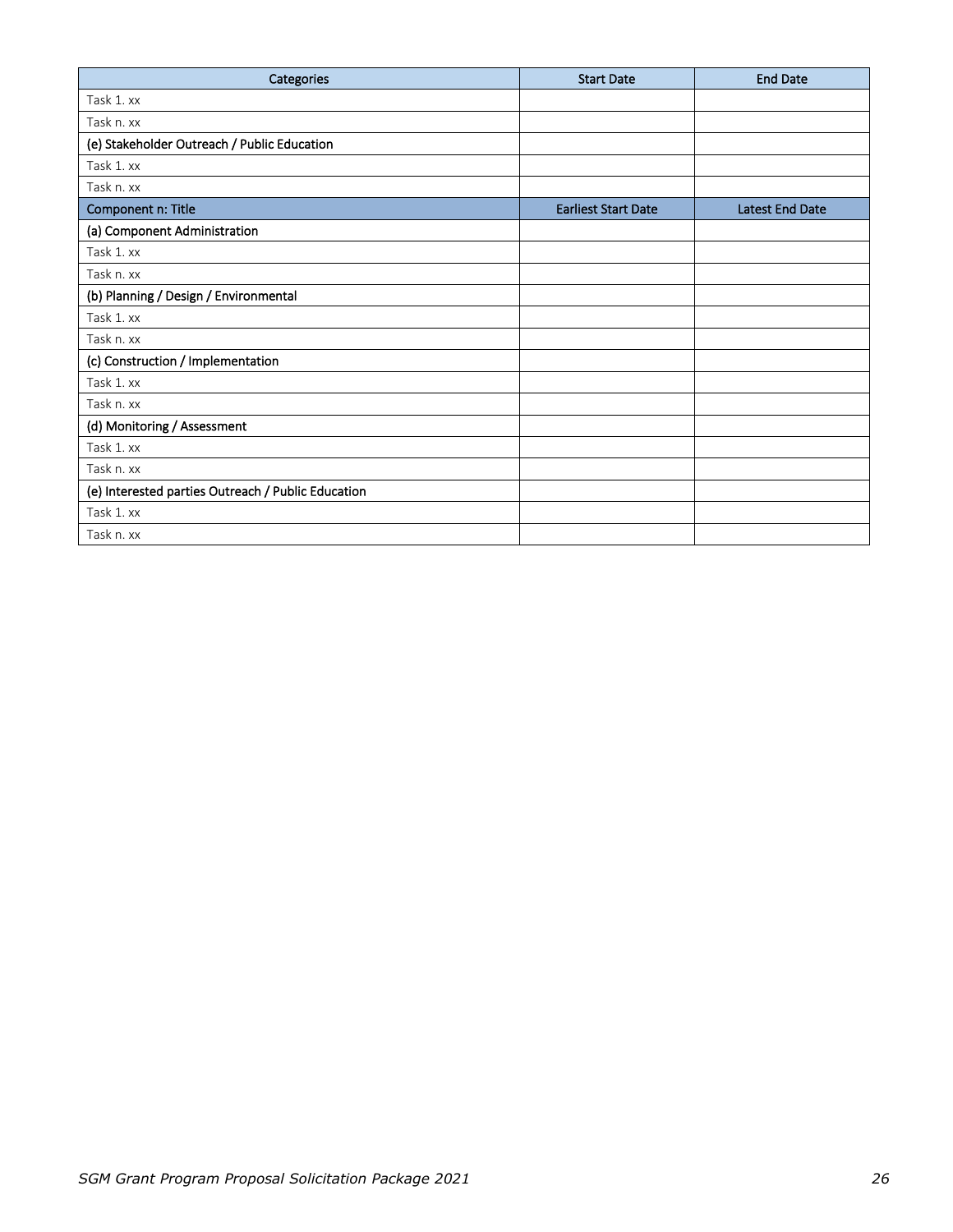# <span id="page-27-0"></span>**VI. APPLICATION REVIEW**

All applications will first be screened for eligibility and completeness in accordance with Section VI of the 2021 Guidelines and Section III of this PSP. The information provided by applicants in GRanTS, as well as Attachments 1 through 3 of the application, will be used in determining eligibility and completeness. The final dates for all proposals for both Round 1 and Round 2 will be provided in the grant solicitation announcement and posted on the SGM Grant Program website [\(www.water.ca.gov/sgmgrants\)](http://www.water.ca.gov/sgmgrants).

### <span id="page-27-1"></span>**A. Round 1**

All complete and eligible applications will require a self-evaluation be submitted with the application package. Applicants will self-evaluate their application based on the evaluation questions presented below in Table 7 – Application Evaluation Criteria. Eligible applicants should submit their selfevaluation form and spending plan to [sgwp@water.ca.gov](mailto:sgwp@water.ca.gov) no later than **noon on February 18, 2022**. SGM Grant Program staff will meet with each eligible applicant to review their spending plan and selfevaluation forms to determine the final project list for award.

### <span id="page-27-2"></span>**B. Round 2**

All complete and eligible applications will be evaluated, scored, and ranked based on the evaluation questions presented below in Table 7 – Application Evaluation Criteria. Please note that the application and/or review questions outlined in Table  $7$  – Application Evaluation Criteria may be reworded, combined, or separated as the information is transferred into our online application tool (e.g., GRanTS or other application). SGM Grant Program staff may make clarifying or editorial changes to the application following PSP approval. Table 7 is subject to change depending on the final preparations of the review questionnaire and various application templates. No substantive changes will be made to the evaluation criteria and scoring scheme.

For proposals with multiple components, the evaluation will be repeated for each component. The score for a proposal with multiple components will be determined by summing each individual component's total score, dividing that summation by the number of components for the Component Average Score, and then rounding up or down to the nearest whole number (Final Score). See Table 7 for an example of the scoring criteria.

DWR staff may recommend reducing individual grant amounts from the requested amount. However, such reductions will be considered only if technical reviewers have indicated that the budget is too high for the task(s)/component(s) described or some tasks/components are determined to be ineligible for the grant program or are not necessary for project completion. A reduction would also be weighed against whether the reduced funding would impede project implementation or if the proposed budget is determined inconsistent with similar projects. A reduction in requested grant funds can also occur when a greater number of well-qualified projects are requesting grant funds greater than the funding available.

If multiple applications are received within a single basin, DWR will contact the applicants and request that a consolidated application for the basin be submitted before the close of the open filing period, if feasible. If identified after the close of the solicitation, DWR will work with the multiple applicants to consolidate, if awarded.

# <span id="page-27-3"></span>**VII. AWARD PROCESS**

Funding will be allocated to proposals consistent with minimum and maximum award amounts, using the proposal score, professional judgement, and available funding. DWR's funding recommendation may vary from grant funding requests.

Following funding awards DWR will execute an Agreement with the Grantee. Agreements are not executed until signed by both the authorized representative of the Grantee and DWR. The Grantees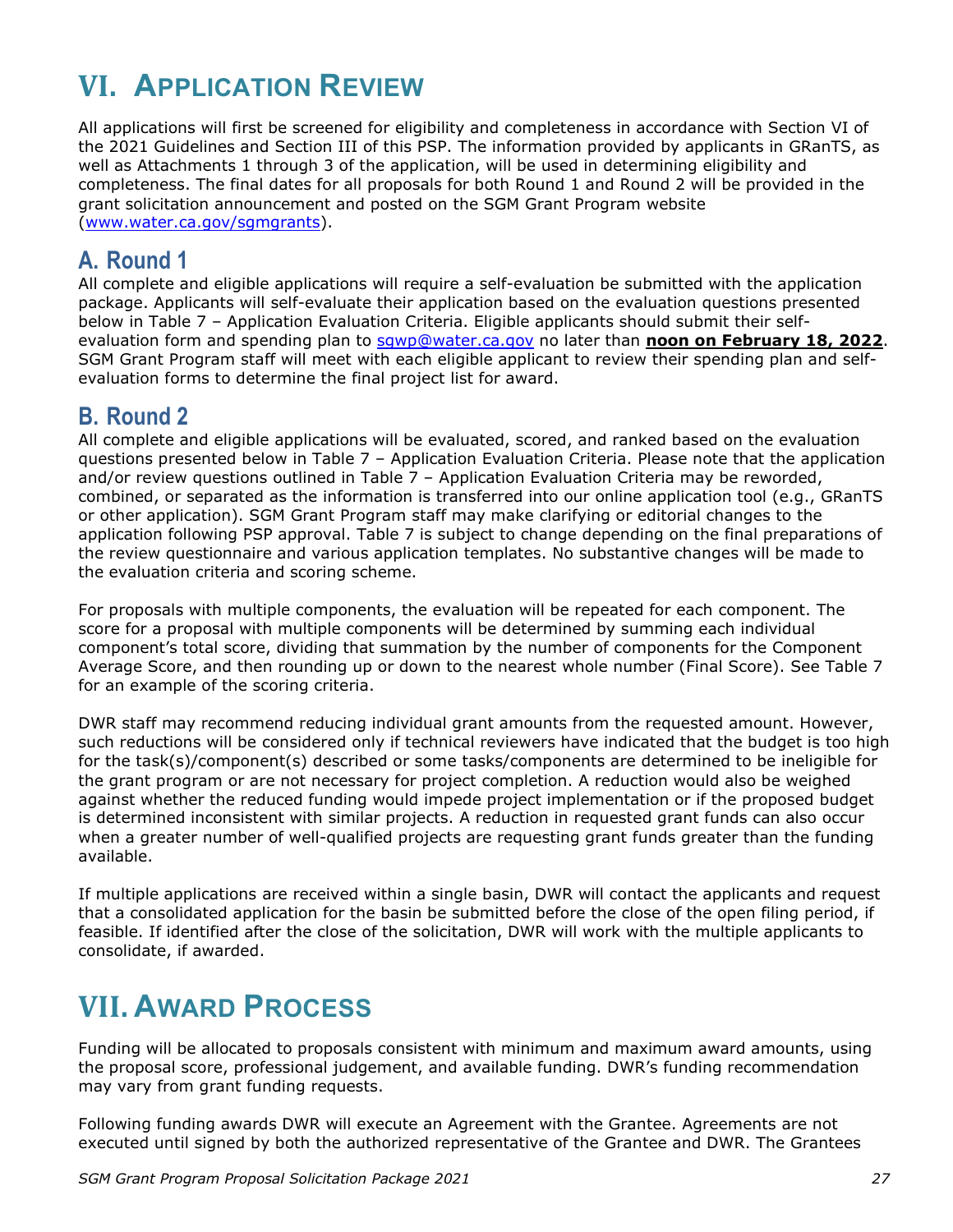have approximately six months to obtain an executed Agreement after the grant award notification letter is sent by DWR. The exact date for Agreement execution will be outlined in the grant award notification letter. DWR reserves the right to withdraw an award due to lack of responsiveness on the part of the applicant.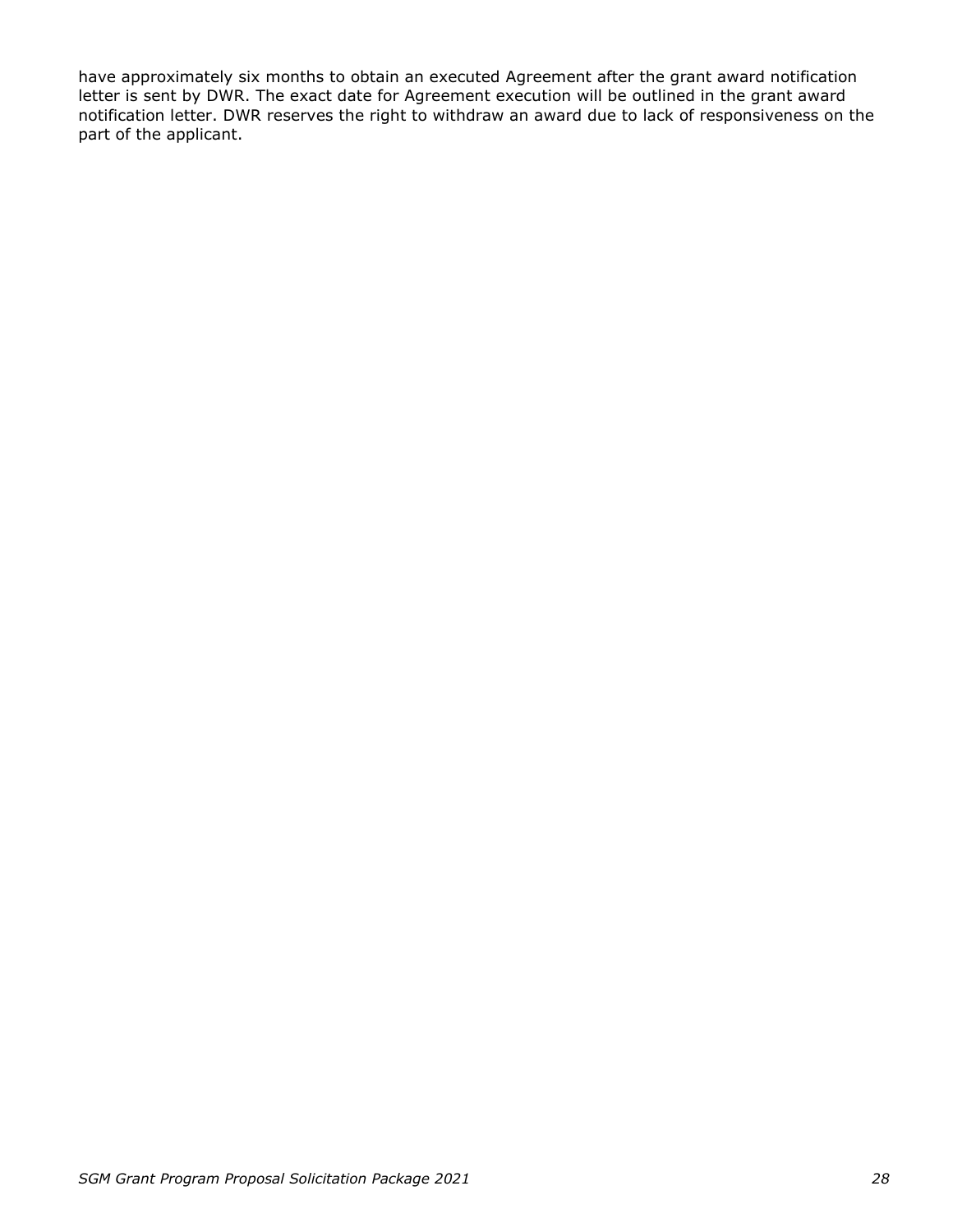*Please note that the review questions outlined in Table 7 may be reworded, combined, or separated. SGM Grant Program staff may make clarifying or editorial changes to the scoring criteria following approval. SGM Grant Program staff may also make changes to Table 7 depending upon language outlined in future appropriations and legislative requirements. Table 7 is subject to change depending on the final preparations of the review questionnaire. No substantive changes will be made to the evaluation criteria and scoring scheme.*

<span id="page-29-0"></span>

| <b>TABLE 7 - APPLICATION EVALUATION CRITERIA</b> |                |                                                                                                                                                                                                                                                                                                                                                                                                                                                                                                                                                                                                                                        |                                  |                                                                                                                                                                                                                                                                                                                                                                                                                              |
|--------------------------------------------------|----------------|----------------------------------------------------------------------------------------------------------------------------------------------------------------------------------------------------------------------------------------------------------------------------------------------------------------------------------------------------------------------------------------------------------------------------------------------------------------------------------------------------------------------------------------------------------------------------------------------------------------------------------------|----------------------------------|------------------------------------------------------------------------------------------------------------------------------------------------------------------------------------------------------------------------------------------------------------------------------------------------------------------------------------------------------------------------------------------------------------------------------|
| <b>Section</b><br><b>Name</b>                    | Q#             | Questions                                                                                                                                                                                                                                                                                                                                                                                                                                                                                                                                                                                                                              | <b>Possible</b><br><b>Points</b> | <b>Scoring Guidance</b>                                                                                                                                                                                                                                                                                                                                                                                                      |
| General                                          | $\mathbf{1}$   | Was a description of the proposed Project or Component provided? Did it explain<br>why this Project or Component was chosen over all others identified in the Plan in<br>terms of benefits provided, communities served, measurable objectives, minimum<br>thresholds, plan implementation timeline, and feasibility? If you feel a question<br>component does not apply to your proposed project, please explain why it is not<br>applicable. (Example "Measurable objective not applicable because project is<br>planning only".)<br>• No funds will be awarded without clear justification for the proposed<br>tasks/subtasks.      | $\overline{4}$                   | $\bullet$ 4 - Fully addressed<br>• 3 - Mostly addressed, with minor details<br>not included or unclear<br>• 2 - Mostly addressed, with significant<br>details missing or unclear<br>$\bullet$ 1 - Marginally addressed<br>$\bullet$ 0 - Not addressed                                                                                                                                                                        |
| General<br>Implementation<br>Only                | $2 -$<br>Imp   | Does the Project or Component provide a description of quantifiable benefits? Was<br>an explanation of the benefits that are expected to be realized from the Project or<br>Component provided, along with how those benefits will be evaluated and<br>quantified?<br>• To obtain full points, 3 or more quantifiable benefits must be identified and fully<br>supported with backup documentation.                                                                                                                                                                                                                                    | $\overline{4}$                   | • 4- At least three quantifiable benefits<br>with explanations and supporting<br>documents.<br>$\bullet$ 3 - Two quantifiable benefits with<br>explanations and supporting documents.<br>• 2 - Two quantifiable benefits lacking<br>explanations and supporting documents.<br>• 1 - One quantifiable benefit with<br>explanations and supporting documents.<br>0 - Benefits provided but are not explained<br>or quantified. |
| General<br>Planning Only                         | $2 -$<br>Plan  | Does the Project Description describe a well-coordinated proposal including a GSP(s)<br>that encompasses the entire basin or describes why a portion of the basin is not<br>covered in the proposal? Does it describe how well the multiple GSA(s) surrounding<br>and within the basin are working together?                                                                                                                                                                                                                                                                                                                           | $\overline{4}$                   | $\bullet$ 4 - Fully addressed<br>• 3 - Mostly addressed, with minor details<br>not included or unclear<br>• 2 - Mostly addressed, with significant<br>details missing or unclear<br>$\bullet$ 1 - Marginally addressed<br>$\bullet$ 0 - Not addressed                                                                                                                                                                        |
| General                                          | 3              | Does the Project or Component fully describe their plan for outreaching and<br>engaging interested parties (e.g., residents, local leaders, non-profit representing<br>Underrepresented Communities, etc.) located within Underrepresented<br>Communities? Does the outreach and engagement include interested parties during<br>all phases of the Project or Component (e.g., planning, design, and implementation)?<br>Can interested parties provide input and be involved in the decision-making<br>processes?<br>To obtain full points, a minimum of three comment letters are required from<br>the Underrepresented Communities. | 3                                | • 3 - Interested parties included on<br>decision-making committees and fully<br>engaged/involved in all aspects of the<br>Project or Component<br>• 2 - Interested parties engaged/involved,<br>but not included on decision-making<br>committees<br>$\bullet$ 1 - Marginally addressed<br>$\bullet$ 0 - Not addressed                                                                                                       |
| General                                          | $\overline{4}$ | Was there a regional and Project map(s) depicting the site location, current<br>conditions, and benefitting areas?<br>• The information should be clear and easy to read. If not, the point will not be<br>given.                                                                                                                                                                                                                                                                                                                                                                                                                      | 2                                | $\bullet$ 2 - Provided and all necessary<br>information provided<br>$\bullet$ 1 - Provided but missing some<br>information<br>$\bullet$ 0 - Not provided                                                                                                                                                                                                                                                                     |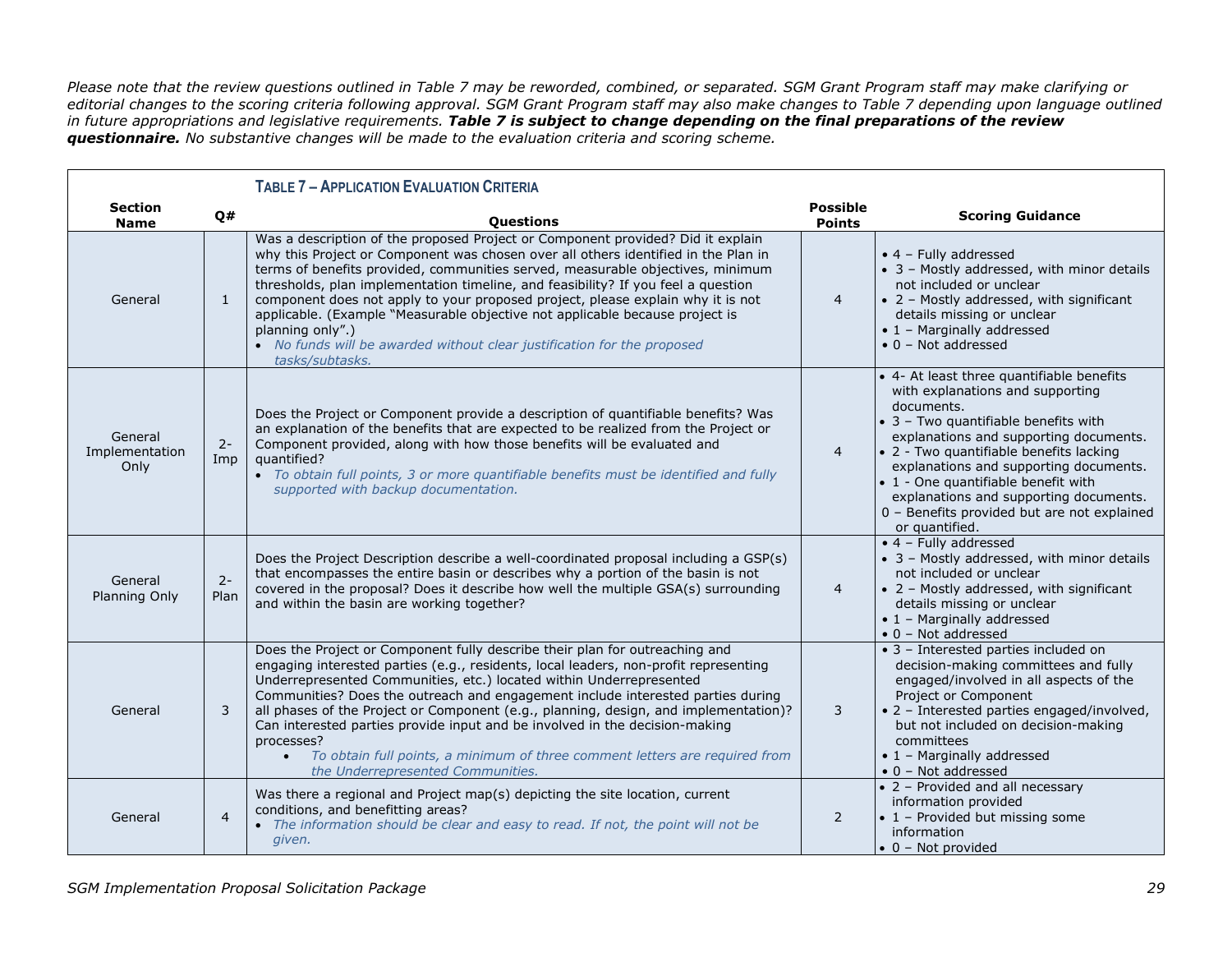| General       | 5              | Does the project benefit an Underrepresented Community (-ies)? Was there a<br>map(s) depicting the Underrepresented Community (-ies) that the project will<br>benefit? Does the project benefit an SDAC? Was there a map(s) depicting the<br>SDAC(s) that the project will benefit? Please provide the amount of funding that will<br>benefit both the Underrepresented Community and SDAC.<br>• No points will be given if a map(s) is not provided. | $\overline{3}$ | • 3- Project benefits an SDAC(s)<br>• 2- Project benefits Underrepresented<br>Community<br>$\bullet$ 1 - Project partially benefits either<br>• 0 - Project does not benefit either                                                                   |
|---------------|----------------|-------------------------------------------------------------------------------------------------------------------------------------------------------------------------------------------------------------------------------------------------------------------------------------------------------------------------------------------------------------------------------------------------------------------------------------------------------|----------------|-------------------------------------------------------------------------------------------------------------------------------------------------------------------------------------------------------------------------------------------------------|
| General       | 6              | Will the Project or Component positively impact issues associated with small water<br>systems or private shallow domestic wells (e.g., groundwater contamination<br>vulnerability, drawdown, etc.)? Was justification such as domestic well census<br>results, water system maps, service area maps, etc. provided? Does the Project or<br>Component help address the needs of the State Water Board's SAFER Program?                                 | 3              | $\bullet$ 3 - Fully addressed<br>• 2 - Mostly addressed, with minor details<br>not included or unclear<br>$\bullet$ 1 - Marginally addressed<br>$\bullet$ 0 - Not addressed                                                                           |
| General       | $\overline{7}$ | How does the proposed Project or Component address the Human Right to Water<br>(AB 685 Section 106.3)? How will the Project or Component support the established<br>policy of the State that every human being has the right to safe, clean, affordable,<br>and accessible water adequate for human consumption, cooking, and sanitary<br>purposes?                                                                                                   | $\overline{4}$ | $\bullet$ 4 - Fully addressed<br>• 3 - Mostly addressed, with minor details<br>not included or unclear<br>• 2 - Mostly addressed, with significant<br>details missing or unclear<br>$\bullet$ 1 - Marginally addressed<br>$\bullet$ 0 - Not addressed |
| Scope of Work | 8              | Did the proposal provide a description of the tasks/subtasks that will be completed<br>as part of this grant Project?<br>• No funds will be awarded without clear justification for the proposed<br>tasks/subtasks.                                                                                                                                                                                                                                   | 3              | $\bullet$ 3 - Fully addressed<br>$\bullet$ 2 - Mostly addressed<br>$\bullet$ 1 - Marginally addressed<br>$\bullet$ 0 - Not addressed                                                                                                                  |
| <b>Budget</b> | 9              | Is a budget summary table provided? Is the budget reasonable for the project? Is<br>the budget table tasks/subtasks provided in the scope of work coincide with the<br>tasks/subtasks in the budget and schedule tables? Is local cost share included<br>(minimum of 5%)? Local cost share may include costs expended on projects before<br>grant agreement date.<br>Local cost share is not required but necessary to obtain full points.            | 3              | • 3 - Local cost share is provided, and<br>budget is consistent and feasible<br>$\bullet$ 2 - Budget is consistent and feasible<br>$\bullet$ 1 - Budget is consistent but not feasible<br>$\bullet$ 0 - Not consistent and feasible                   |
| Schedule      | 10             | Is the tasks/subtask in the schedule table consistent with those listed in the budget<br>table and within the description in the application? Is the schedule feasible?                                                                                                                                                                                                                                                                               | $\mathbf{1}$   | $\bullet$ 1 - Consistent and feasible<br>$\bullet$ 0 - Not consistent and feasible                                                                                                                                                                    |
|               |                | Total Range of Possible Points                                                                                                                                                                                                                                                                                                                                                                                                                        | $0 - 30$       |                                                                                                                                                                                                                                                       |
|               |                | (a) Average of Questions $1 - 8$ for Multiple Component<br>Applications                                                                                                                                                                                                                                                                                                                                                                               |                |                                                                                                                                                                                                                                                       |
|               |                | (b) Total Score for Questions 9 and 10                                                                                                                                                                                                                                                                                                                                                                                                                |                |                                                                                                                                                                                                                                                       |
|               |                | <b>Total Points Overall Project:</b>                                                                                                                                                                                                                                                                                                                                                                                                                  |                |                                                                                                                                                                                                                                                       |
|               |                | <b>TOTAL FUNDING RECOMMENDED:</b>                                                                                                                                                                                                                                                                                                                                                                                                                     |                | \$                                                                                                                                                                                                                                                    |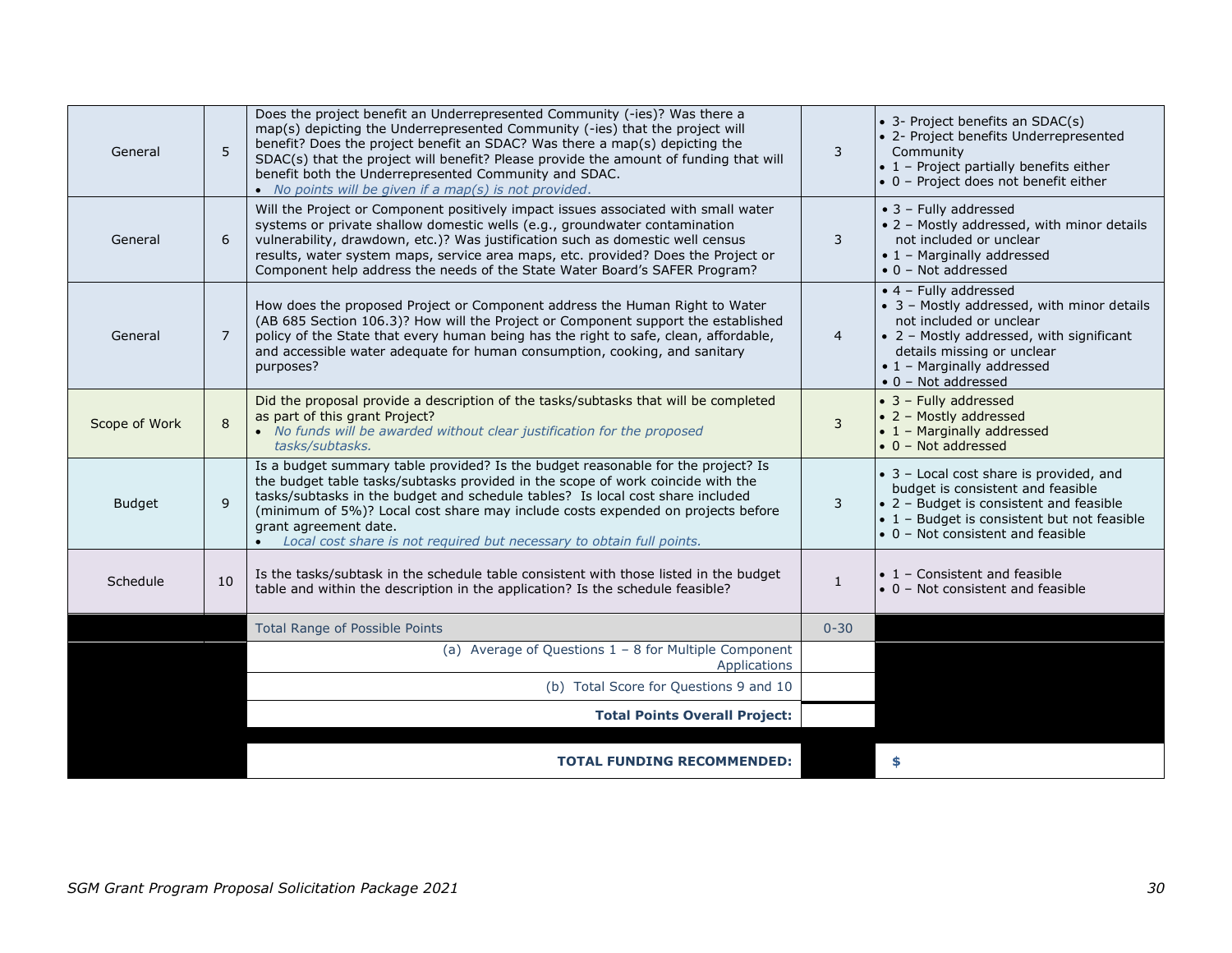*This page is left blank intentionally.*